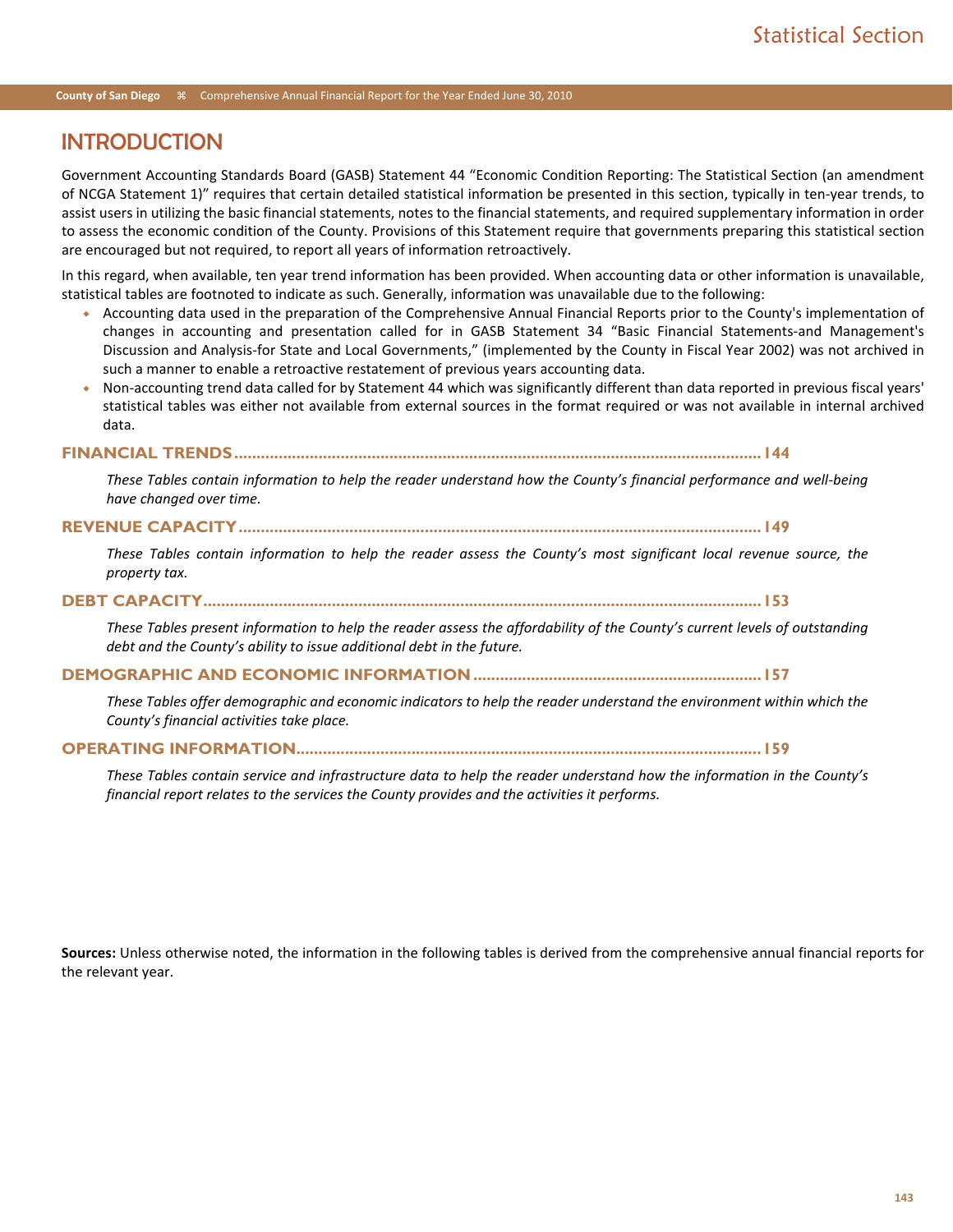|                                                 |               |           | <b>Table 1</b>                 |                    |            |            |
|-------------------------------------------------|---------------|-----------|--------------------------------|--------------------|------------|------------|
|                                                 |               |           | <b>County of San Diego</b>     |                    |            |            |
|                                                 |               |           | <b>Net Assets by Component</b> |                    |            |            |
|                                                 |               |           | Last Nine Fiscal Years (1)     |                    |            |            |
|                                                 |               |           | (Accrual Basis of Accounting)  |                    |            |            |
|                                                 |               |           | (In Thousands)                 |                    |            |            |
|                                                 |               |           |                                | <b>Fiscal Year</b> |            |            |
|                                                 |               | 2002      | 2003                           | 2004               | 2005       | 2006       |
| <b>Net assets</b>                               |               |           |                                |                    |            |            |
| Governmental activities                         |               |           |                                |                    |            |            |
| Invested in capital assets, net of related debt | \$            | 2,178,892 | 2,261,697                      | 2,324,806          | 2,341,126  | 2,367,442  |
| <b>Restricted</b>                               |               | 148,489   | 243,815                        | 169,983            | 223,565    | 224,635    |
| Unrestricted                                    |               | 271,909   | (317, 357)                     | (668, 868)         | (541, 048) | (197, 916) |
| Total governmental activities net assets        |               | 2,599,290 | 2,188,155                      | 1,825,921          | 2,023,643  | 2,394,161  |
| <b>Business-type activities</b>                 |               |           |                                |                    |            |            |
| Invested in capital assets, net of related debt |               | 66,026    | 71,293                         | 78,485             | 84,416     | 97,212     |
| <b>Restricted</b>                               |               | 34,151    | 15                             |                    |            |            |
| Unrestricted                                    |               | 44,495    | 80,359                         | 79,358             | 76,310     | 81,125     |
| Total business-type activities net assets       |               | 144,672   | 151,667                        | 157,843            | 160,726    | 178,337    |
|                                                 |               |           |                                |                    |            |            |
| Primary government                              |               |           |                                |                    |            |            |
| Invested in capital assets, net of related debt |               | 2,244,918 | 2,332,990                      | 2,403,291          | 2,425,542  | 2,464,654  |
| <b>Restricted</b>                               |               | 182,640   | 243,830                        | 169,983            | 223,565    | 224,635    |
| Unrestricted                                    |               | 316,404   | (236,998)                      | (589, 510)         | (464, 738) | (116, 791) |
| Total primary government net assets             | $\frac{1}{2}$ | 2,743,962 | 2,339,822                      | 1,983,764          | 2,184,369  | 2,572,498  |
|                                                 |               |           |                                |                    |            |            |
|                                                 |               |           |                                |                    |            |            |
|                                                 |               | 2007      | 2008                           | 2009               | 2010       |            |
| <b>Net assets</b>                               |               |           |                                |                    |            |            |
| Governmental activities                         |               |           |                                |                    |            |            |
| Invested in capital assets, net of related debt | \$            | 2,409,050 | 2,468,142                      | 2,582,854          | 2,595,105  |            |
| Restricted                                      |               | 162,318   | 181,198                        | 314,107            | 247,585    |            |
| Unrestricted                                    |               | 178,231   | 351,326                        | 319,669            | 535,103    |            |
| Total governmental activities net assets        |               | 2,749,599 | 3,000,666                      | 3,216,630          | 3,377,793  |            |
| <b>Business-type activities</b>                 |               |           |                                |                    |            |            |
| Invested in capital assets, net of related debt |               | 112,549   | 126,237                        | 148,146            | 164,845    |            |
| <b>Restricted</b>                               |               |           |                                |                    |            |            |
| Unrestricted                                    |               | 84,779    | 92,686                         | 88,909             | 87,254     |            |
| Total business-type activities net assets       |               | 197,328   | 218,923                        | 237,055            | 252,099    |            |
|                                                 |               |           |                                |                    |            |            |
| Primary government                              |               |           |                                |                    |            |            |
| Invested in capital assets, net of related debt |               | 2,521,599 | 2,594,379                      | 2,731,000          | 2,759,950  |            |
| <b>Restricted</b>                               |               | 162,318   | 181,198                        | 314,107            | 247,585    |            |
| Unrestricted                                    |               | 263,010   | 444,012                        | 408,578            | 622,357    |            |
| Total primary government net assets             | $\,$          | 2,946,927 | 3,219,589                      | 3,453,685          | 3,629,892  |            |
|                                                 |               |           |                                |                    |            |            |

(1) 10 year trend data is unavailable, see explanatory information contained in Introduction to Statistical Section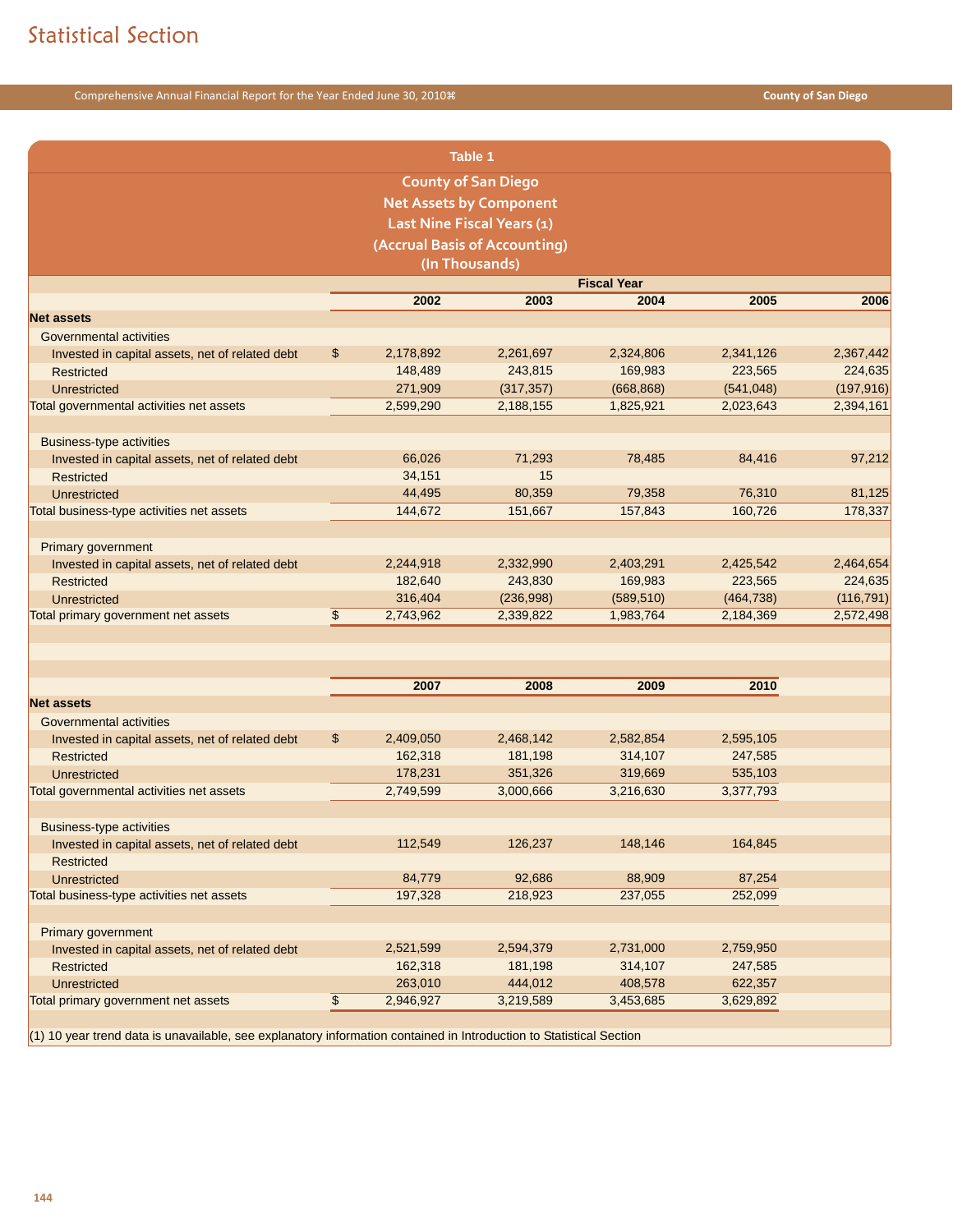|                                                   |                  |            |                            | <b>Table 2</b>                     |                    |            |            |                                |            |
|---------------------------------------------------|------------------|------------|----------------------------|------------------------------------|--------------------|------------|------------|--------------------------------|------------|
|                                                   |                  |            | <b>County of San Diego</b> |                                    |                    |            |            |                                |            |
|                                                   |                  |            |                            |                                    |                    |            |            |                                |            |
|                                                   |                  |            |                            | <b>Changes in Net Assets</b>       |                    |            |            |                                |            |
|                                                   |                  |            |                            | For the Last Nine Fiscal Years (1) |                    |            |            |                                |            |
|                                                   |                  |            |                            | (Accrual Basis of Accounting)      |                    |            |            |                                |            |
|                                                   |                  |            | (In Thousands)             |                                    |                    |            |            |                                |            |
|                                                   |                  |            |                            |                                    | <b>Fiscal Year</b> |            |            |                                |            |
|                                                   | 2002             | 2003       | 2004                       | 2005                               | 2006               | 2007       | 2008       | 2009                           | 2010       |
| <b>Expenses</b>                                   |                  |            |                            |                                    |                    |            |            |                                |            |
| Governmental activities                           |                  |            |                            |                                    |                    |            |            |                                |            |
| General government                                | 170,908<br>\$    | 234,062    | 234,759                    | 232,826                            | 240,158            | 249,993    | 298,607    | 275,508                        | 304,305    |
| Public protection                                 | 823,520          | 1,140,484  | 1,173,532                  | 960,227                            | 1,021,464          | 1,079,320  | 1,180,114  | 1,158,162                      | 1,091,910  |
| Public ways and facilities                        | 168,202          | 142,356    | 160,344                    | 122,797                            | 128,268            | 133,148    | 144,452    | 151,125                        | 131,982    |
| <b>Health and sanitation</b>                      | 547,200          | 598,189    | 564,796                    | 545,805                            | 559,709            | 580,384    | 638,869    | 678,217                        | 681,448    |
| <b>Public assistance</b>                          | 825,028          | 1,035,065  | 1,052,911                  | 972,592                            | 1,015,481          | 1,043,454  | 1,114,453  | 1,177,320                      | 1,171,603  |
| Education                                         | 24,119           | 30,850     | 31,722                     | 27,394                             | 32,488             | 33,223     | 36,355     | 42,424                         | 39,165     |
| <b>Recreation and cultural</b>                    | 18,021           | 23,520     | 26,493                     | 21,405                             | 23,376             | 28,469     | 33,941     | 34,542                         | 33,629     |
| Interest on long-term debt                        | 68,771           | 87,627     | 91,897                     | 106,612                            | 116,692            | 146,997    | 119,138    | 118,927                        | 111,942    |
| Total governmental activities expenses            | 2,645,769        | 3,292,153  | 3,336,454                  | 2,989,658                          | 3,137,636          | 3,294,988  | 3,565,929  | 3,636,225                      | 3,565,984  |
| <b>Business-type activities</b>                   |                  |            |                            |                                    |                    |            |            |                                |            |
| Airport                                           | 7,973            | 7,125      | 7,373                      | 8,117                              | 7,699              | 8,209      | 8,848      | 10,614                         | 12,389     |
| <b>Wastewater Management</b>                      | 3,808            | 4,357      | 4,005                      | 5,076                              | 4,733              | 4,422      | 5,320      | 16,666                         | 5,523      |
| Transit (2)                                       | 17,085           |            |                            |                                    |                    |            |            |                                |            |
| <b>Sanitation Districts</b>                       | 15,306           | 15,216     | 15,828                     | 20,564                             | 15,133             | 15,620     | 17,574     | 5,794                          | 18,831     |
| Total business-type activities expenses           | 44,172           | 26,698     | 27,206                     | 33,757                             | 27,565             | 28,251     | 31,742     | 33,074                         | 36,743     |
| Total primary government expenses                 | 2,689,941        | 3,318,851  | 3,363,660                  | 3,023,415                          | 3,165,201          | 3,323,239  | 3,597,671  | 3,669,299                      | 3,602,727  |
|                                                   |                  |            |                            |                                    |                    |            |            |                                |            |
| <b>Program revenues</b>                           |                  |            |                            |                                    |                    |            |            |                                |            |
| Governmental activities                           |                  |            |                            |                                    |                    |            |            |                                |            |
| Charges for services:                             |                  |            |                            |                                    |                    |            |            |                                |            |
| General government                                | 94,805           | 121,070    | 93,143                     | 84,769                             | 99,083             | 98,365     | 130,645    | 93,939                         | 90,503     |
| Public protection                                 | 166,900          | 170,221    | 206,679                    | 229,150                            | 202,941            | 201,332    | 217,953    | 215,343                        | 204,405    |
| Other activities                                  | 119,291          | 117,569    | 122,139                    | 100,465                            | 153,535            | 153,717    | 137,020    | 133,834                        | 150,461    |
| Operating grants and contributions                | 1,724,847        | 1,873,493  | 1,914,614                  | 1,867,829                          | 2,067,803          | 2,113,585  | 2,152,380  | 2,181,366                      | 2,192,591  |
| Capital grants and contributions                  | 30,128           | 40,587     | 67,357                     | 32,303                             | 5,283              | 7,559      | 24,474     | 60,703                         | 33,246     |
| Total governmental activities program             |                  |            |                            |                                    |                    |            |            |                                |            |
| revenues                                          | 2,135,971        | 2,322,940  | 2,403,932                  | 2,314,516                          | 2,528,645          | 2,574,558  | 2,662,472  | 2,685,185                      | 2,671,206  |
| <b>Business-type activities</b>                   |                  |            |                            |                                    |                    |            |            |                                |            |
| Charges for services:                             |                  |            |                            |                                    |                    |            |            |                                |            |
| Airport                                           | 5,479            | 7,396      | 6,734                      | 8,345                              | 7,433              | 9,367      | 16,097     | 9,397                          | 9,299      |
| Wastewater management                             | 4,106            | 4,496      | 5,447                      | 5,357                              | 4,322              | 4,662      | 5,318      | 6,567                          | 6,616      |
| Transit (2)                                       | 17,047           |            |                            |                                    |                    |            |            |                                |            |
| <b>Sanitation districts</b>                       | 15,713           | 15,444     | 15,765                     | 16,949                             | 17,251             | 17,995     | 20,060     | 20,114                         | 19,823     |
| Operating grants and contributions                | 5,763            | 3,769      | 4,153                      | 3,700                              | 9,994              | 8,257      | 7,725      | 12,974                         | 15,330     |
| Capital grants and contributions                  | 501              | 839        | 1,539                      | 1,036                              | 58                 | 464        |            |                                |            |
| Total business-type program revenues              | 48,609           | 31,944     | 33,638                     | 35,387                             | 39,058             | 40,745     | 49,200     | 49,052                         | 51,068     |
| Total primary government program                  |                  |            |                            |                                    |                    |            |            |                                |            |
| revenues                                          | 2,184,580        | 2,354,884  | 2,437,570                  | 2,349,903                          | 2,567,703          | 2,615,303  | 2,711,672  | 2,734,237                      | 2,722,274  |
|                                                   |                  |            |                            |                                    |                    |            |            |                                |            |
| <b>Net (Expense) Revenue</b>                      |                  |            |                            |                                    |                    |            |            |                                |            |
| Governmental activities                           | (509, 798)       | (969, 213) | (932, 522)                 | (675, 142)                         | (608, 991)         | (720, 430) | (903, 457) | (951,040)                      | (894, 778) |
| <b>Business-type activities</b>                   | 4,437            | 5,246      | 6,432                      | 1,630                              | 11,493             | 12,494     | 17,458     | 15,978                         | 14,325     |
| Total primary government net (expense)<br>revenue | \$<br>(505, 361) | (963, 967) | (926,090)                  | (673, 512)                         | (597, 498)         | (707, 936) | (885,999)  | (935,062)                      | (880, 453) |
|                                                   |                  |            |                            |                                    |                    |            |            |                                |            |
|                                                   |                  |            |                            |                                    |                    |            |            | (Table continued on next page) |            |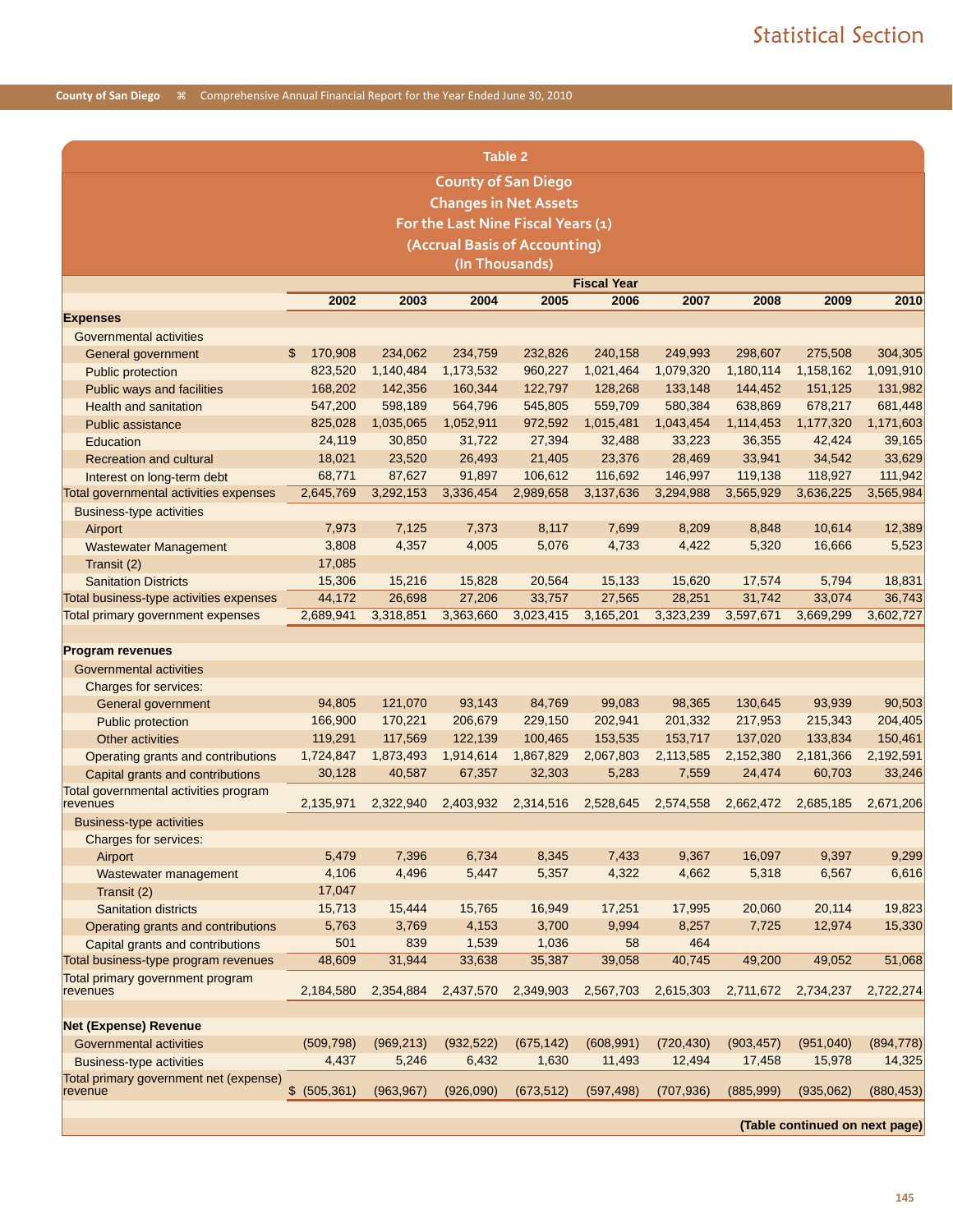| <b>Table 2</b>                                      |    |                                                                      |            |                                    |         |                    |           |           |           |           |  |
|-----------------------------------------------------|----|----------------------------------------------------------------------|------------|------------------------------------|---------|--------------------|-----------|-----------|-----------|-----------|--|
|                                                     |    |                                                                      |            | <b>County of San Diego</b>         |         |                    |           |           |           |           |  |
|                                                     |    |                                                                      |            | <b>Changes in Net Assets</b>       |         |                    |           |           |           |           |  |
|                                                     |    |                                                                      |            | For the Last Nine Fiscal Years (1) |         |                    |           |           |           |           |  |
|                                                     |    |                                                                      |            | (Accrual Basis of Accounting)      |         |                    |           |           |           |           |  |
|                                                     |    |                                                                      |            | (In Thousands)                     |         |                    |           |           |           |           |  |
| (Continued)                                         |    |                                                                      |            |                                    |         |                    |           |           |           |           |  |
|                                                     |    |                                                                      |            |                                    |         | <b>Fiscal Year</b> |           |           |           |           |  |
|                                                     |    | 2002<br>2003<br>2004<br>2005<br>2006<br>2007<br>2008<br>2009<br>2010 |            |                                    |         |                    |           |           |           |           |  |
| General revenues and other changes in net assets    |    |                                                                      |            |                                    |         |                    |           |           |           |           |  |
| Governmental activities                             |    |                                                                      |            |                                    |         |                    |           |           |           |           |  |
| Taxes:                                              |    |                                                                      |            |                                    |         |                    |           |           |           |           |  |
| <b>Property taxes</b>                               | \$ | 412,400                                                              | 459,340    | 496,917                            | 441,716 | 516,569            | 559,726   | 637,491   | 618,048   | 593,553   |  |
| Other taxes                                         |    | 5,011                                                                | 3,964      | 4,200                              | 96,927  | 34,219             | 26,760    | 20,374    | 15,167    | 15,991    |  |
| Intergovernmental unrestricted:                     |    |                                                                      |            |                                    |         |                    |           |           |           |           |  |
| Property taxes in lieu of VLF (3)                   |    |                                                                      |            |                                    | 203,788 | 261,695            | 277,930   | 303,348   | 316,925   | 308,842   |  |
| Sales and use taxes                                 |    | 48,414                                                               | 50.898     | 50.046                             | 8,524   | 23,475             | 26,534    | 24,872    | 22,435    | 20,576    |  |
| Investment income                                   |    | 38,166                                                               | 30,213     | 18,452                             | 38,066  | 63,810             | 88,974    | 87,554    | 57,859    | 30,941    |  |
| Other general revenues                              |    |                                                                      |            |                                    | 83,079  | 78,651             | 95,343    | 80,804    | 118,929   | 85,693    |  |
| Total governmental general revenues                 |    | 503,991                                                              | 544,415    | 569,615                            | 872,100 | 978,419            | 1,075,267 | 1,154,443 | 1,149,363 | 1,055,596 |  |
| Special Item: gain or loss on sale of<br>properties |    | 1,054                                                                | 474        |                                    |         |                    |           |           |           |           |  |
| <b>Transfers</b>                                    |    | 359                                                                  | (160)      | 673                                | 764     | 1,090              | 601       | 81        | 151       | 345       |  |
| <b>Total governmental activities</b>                |    | 505,404                                                              | 544,729    | 570,288                            | 872,864 | 979,509            | 1,075,868 | 1,154,524 | 1,149,514 | 1,055,941 |  |
| <b>Business-type activities</b>                     |    |                                                                      |            |                                    |         |                    |           |           |           |           |  |
| <b>Investment Income</b>                            |    | 2,694                                                                | 1,437      | 417                                | 1,730   | 7,048              | 4,189     | 4,113     | 2,237     | 1,046     |  |
| Other general revenues                              |    |                                                                      | 27         |                                    | 287     | 160                | 2,909     | 105       | 68        | 18        |  |
| Total business-type general revenues                |    | 2,694                                                                | 1,464      | 417                                | 2,017   | 7,208              | 7,098     | 4,218     | 2,305     | 1,064     |  |
| Special Item: gain or loss on sale of<br>properties |    | (5, 145)                                                             |            |                                    |         |                    |           |           |           |           |  |
| <b>Transfers</b>                                    |    | (359)                                                                | 160        | (673)                              | (764)   | (1,090)            | (601)     | (81)      | (151)     | (345)     |  |
| Total business-type activities                      |    | (2,810)                                                              | 1,624      | (256)                              | 1,253   | 6,118              | 6,497     | 4,137     | 2,154     | 719       |  |
| <b>Total primary government</b>                     |    | 502,594                                                              | 546,353    | 570,032                            | 874,117 | 985,627            | 1,082,365 | 1,158,661 | 1,151,668 | 1,056,660 |  |
|                                                     |    |                                                                      |            |                                    |         |                    |           |           |           |           |  |
| <b>Change in net assets</b>                         |    |                                                                      |            |                                    |         |                    |           |           |           |           |  |
| Governmental activities                             |    | (4, 394)                                                             | (424, 484) | (362, 234)                         | 197,722 | 370,518            | 355,438   | 251,067   | 198,474   | 161,163   |  |
| <b>Business-type activities</b>                     |    | 1,627                                                                | 6,870      | 6,176                              | 2,883   | 17,611             | 18,991    | 21,595    | 18,132    | 15,044    |  |
| Total change in net assets                          | \$ | (2,767)                                                              | (417, 614) | (356, 058)                         | 200,605 | 388,129            | 374,429   | 272,662   | 216,606   | 176,207   |  |

(1) 10 year trend data is unavailable, see explanatory information contained in Introduction to Statistical Section

(2) County Transit System was divested on June 28, 2002 to the San Diego Metropolitan Transit Development Board

(3) In 2005, the County's share of vehicle license fee (VLF) was eliminated and replaced with property tax revenue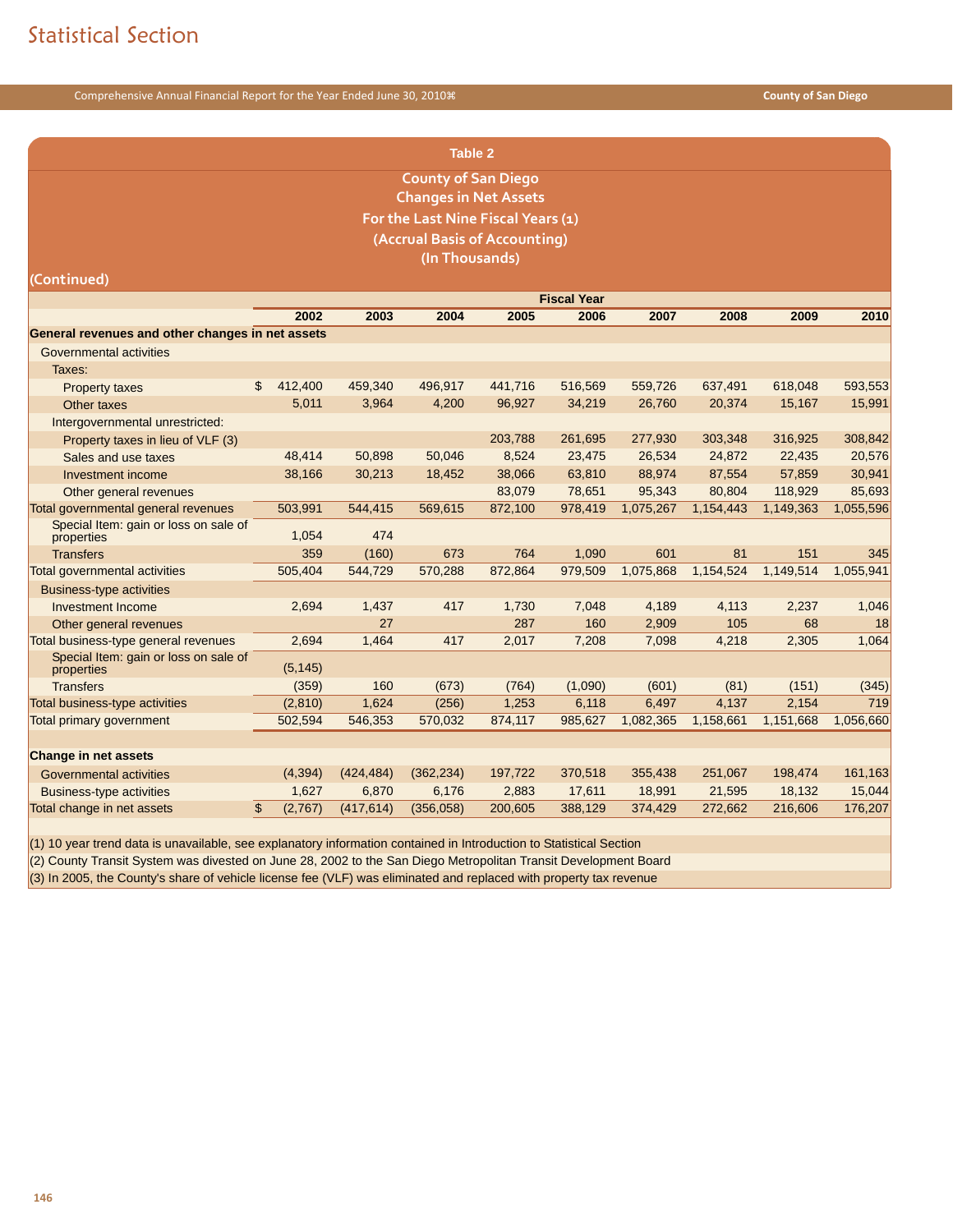|                                     |               | <b>Table 3</b>                          |                    |           |           |
|-------------------------------------|---------------|-----------------------------------------|--------------------|-----------|-----------|
|                                     |               | <b>County of San Diego</b>              |                    |           |           |
|                                     |               | <b>Fund Balances Governmental Funds</b> |                    |           |           |
|                                     |               | <b>Last Ten Fiscal Years</b>            |                    |           |           |
|                                     |               | (In Thousands)                          |                    |           |           |
|                                     |               |                                         | <b>Fiscal Year</b> |           |           |
|                                     | 2001          | 2002                                    | 2003               | 2004      | 2005      |
| <b>General Fund</b>                 |               |                                         |                    |           |           |
| <b>Reserved</b>                     | \$<br>267,091 | 215,197                                 | 210,277            | 213,292   | 291,832   |
| Unreserved                          | 351,193       | 355,155                                 | 388,384            | 337,708   | 375,626   |
| Total general fund                  | 618,284       | 570,352                                 | 598,661            | 551,000   | 667,458   |
|                                     |               |                                         |                    |           |           |
| <b>All Other Governmental Funds</b> |               |                                         |                    |           |           |
| <b>Reserved</b>                     | 267,661       | 251,704                                 | 294,793            | 208,900   | 284,316   |
| Unreserved, reported in:            |               |                                         |                    |           |           |
| Special Revenue Funds (1)           | 215,458       | 485,565                                 | 447,612            | 523,399   | 481,792   |
| <b>Capital Projects Funds</b>       | 22,375        | 14,418                                  | 9,771              | 10,864    | 84,389    |
| Total other governmental funds      | \$<br>505,494 | 751,687                                 | 752,176            | 743,163   | 850,497   |
|                                     |               |                                         |                    |           |           |
|                                     |               |                                         |                    |           |           |
|                                     |               |                                         |                    |           |           |
|                                     |               |                                         | <b>Fiscal Year</b> |           |           |
|                                     | 2006          | 2007                                    | 2008               | 2009      | 2010      |
| <b>General Fund</b>                 |               |                                         |                    |           |           |
| Reserved                            | \$<br>272,936 | 410,244                                 | 273,231            | 266,434   | 162,257   |
| Unreserved                          | 625,949       | 744,838                                 | 947,235            | 923,604   | 1,057,851 |
| Total general fund                  | 898,885       | 1,155,082                               | 1,220,466          | 1,190,038 | 1,220,108 |
|                                     |               |                                         |                    |           |           |
| <b>All Other Governmental Funds</b> |               |                                         |                    |           |           |
| <b>Reserved</b>                     | 278,878       | 274,024                                 | 199,472            | 213,984   | 175,900   |
| Unreserved, reported in:            |               |                                         |                    |           |           |
| Special Revenue Funds (1)           | 633,430       | 624,996                                 | 672,652            | 668,626   | 705,469   |
| <b>Capital Projects Funds</b>       | 65,452        | 73,923                                  | 30,210             | 157,221   | 89,926    |
| Total other governmental funds      | \$<br>977,760 | 972,943                                 | 902,334            | 1,039,831 | 971,295   |

(1) The increase in the unreserved fund balance of special revenue funds was principally due to the proceeds received from the issuance of San Diego<br>County Tobacco Securitization Corporation Series Tobacco Settlement Asset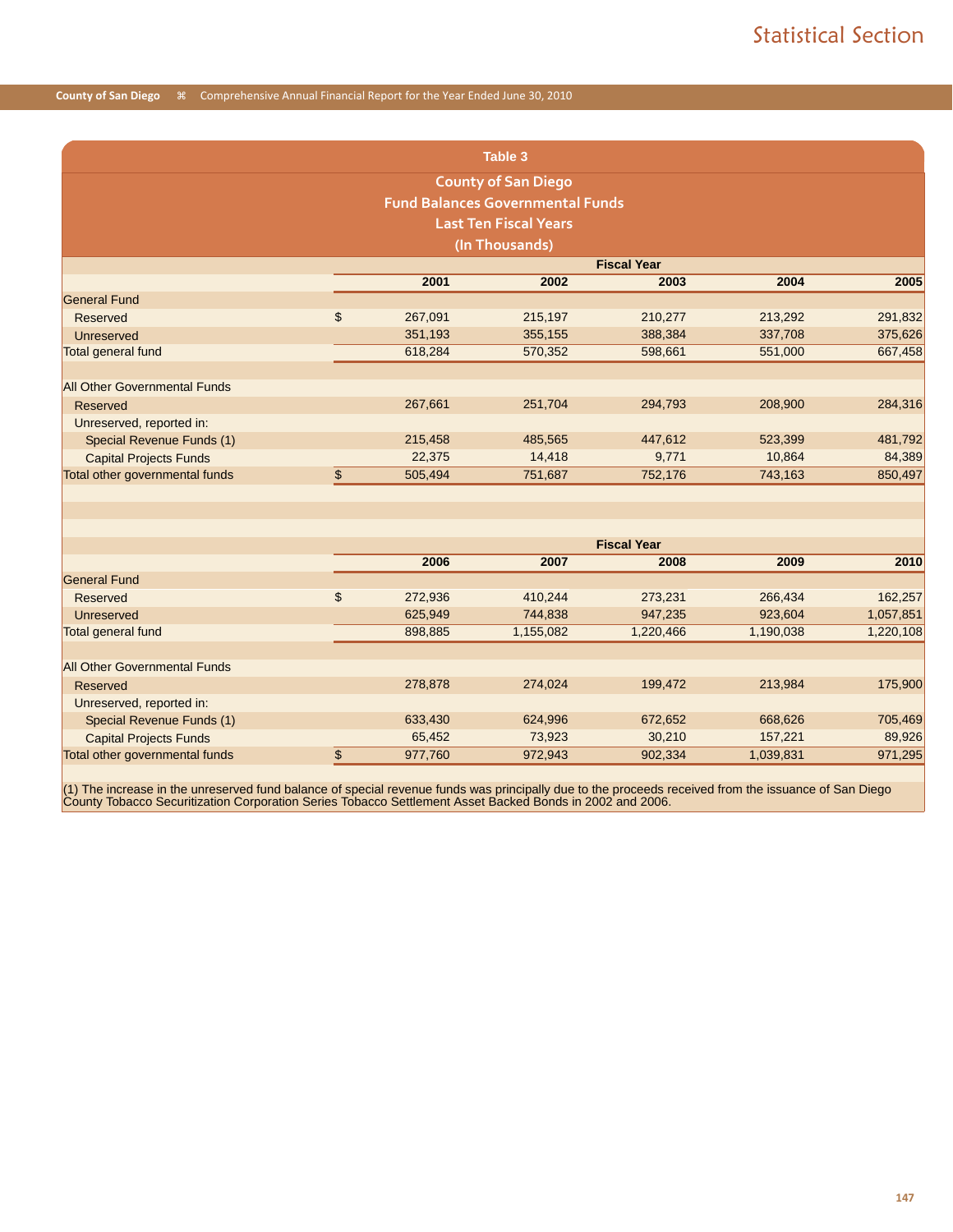|                                                            |                         |                                                    | Table 4                    |                     |                             |                     |                     |                     |                     |
|------------------------------------------------------------|-------------------------|----------------------------------------------------|----------------------------|---------------------|-----------------------------|---------------------|---------------------|---------------------|---------------------|
|                                                            |                         |                                                    | <b>County of San Diego</b> |                     |                             |                     |                     |                     |                     |
|                                                            |                         | <b>Changes in Fund Balances Governmental Funds</b> |                            |                     |                             |                     |                     |                     |                     |
|                                                            |                         |                                                    | Last Nine Fiscal Years (1) |                     |                             |                     |                     |                     |                     |
|                                                            |                         | (Modified Accrual Basis of Accounting)             |                            |                     |                             |                     |                     |                     |                     |
|                                                            |                         |                                                    | (In Thousands)             |                     |                             |                     |                     |                     |                     |
|                                                            |                         |                                                    |                            |                     | <b>Fiscal Year</b>          |                     |                     |                     |                     |
|                                                            | 2002                    | 2003                                               | 2004                       | 2005                | 2006                        | 2007                | 2008                | 2009                | 2010                |
| <b>Revenues:</b>                                           |                         |                                                    |                            |                     |                             |                     |                     |                     |                     |
| <b>Taxes</b>                                               | 409,969<br>\$           | 446,835                                            | 497,178                    |                     | 717,174 1,102,032 1,146,937 |                     | 971,616             | 973,899             | 946,324             |
| Licenses, permits and franchise fees                       | 37,808                  | 39,335                                             | 42,252                     | 42,954              | 41,824                      | 43,807              | 45,257              | 49,990              | 47,578              |
| Fines, forfeitures and penalties                           | 39,691                  | 41,236                                             | 46,495                     | 55,538              | 60,071                      | 58,355              | 63,014              | 59,348              | 57,869              |
| Revenue from use of money and property                     | 45,567                  | 40,733                                             | 25,867                     | 50,811              | 76,608                      | 93,246              | 137,963             | 70,911              | 46,100              |
| Aid from other governmental agencies:                      |                         |                                                    |                            |                     |                             |                     |                     |                     |                     |
| <b>State</b>                                               | 1,139,344               | 1,231,904                                          | 1,201,278                  | 1,080,663           | 867,063                     | 927,850             | 1,169,642           | 1,161,312           | 1,136,756           |
| Federal                                                    | 574,002                 | 632,241                                            | 701,057                    | 729,725             | 793,039                     | 820,851             | 908,582             | 858,066             | 963,285             |
| Other                                                      | 57,777                  | 66,116                                             | 69,860                     | 74,272              | 94,866                      | 100,323             | 79,066              | 144,205             | 102,708             |
| Charges for current services                               | 251,018                 | 266,574                                            | 277,637                    | 286,631             | 314,021                     | 325,049             | 312,018             | 316,214             | 318,283             |
| Other revenue                                              | 70,203                  | 70,065                                             | 65,913                     | 84,410              | 67,419                      | 76,680              | 73,745              | 111,431             | 81,219              |
| <b>Total revenues</b>                                      | 2,625,379               | 2,835,039                                          | 2,927,537                  | 3,122,178           | 3,416,943                   | 3,593,098           | 3,760,903           | 3,745,376           | 3,700,122           |
|                                                            |                         |                                                    |                            |                     |                             |                     |                     |                     |                     |
| <b>Expenditures:</b>                                       |                         |                                                    |                            |                     |                             |                     |                     |                     |                     |
| General government                                         | 156,517                 | 209,874                                            | 216,183                    | 211,521             | 199,349                     | 233,471             | 277,286             | 249,324             | 205,456             |
| Public protection                                          | 809,185                 | 1,145,171                                          | 1,216,276                  | 939,070             | 1,014,653                   | 1,065,984           | 1,145,807           | 1,133,843           | 1,063,890           |
| Public ways and facilities                                 | 95,936                  | 123,202                                            | 115,426                    | 84,560              | 67,145                      | 74,319              | 80,051              | 85,802              | 66,393              |
| <b>Health and sanitation</b>                               | 548,627                 | 600,525                                            | 562,657                    | 541,921             | 556,165                     | 577,389             | 633,382             | 669,725             | 675,256             |
| <b>Public assistance</b>                                   | 827,229<br>24,005       | 1,037,467 1,053,545<br>31,013                      | 31,308                     | 970,208<br>27,119   | 1,011,315<br>32,043         | 1,043,293<br>32,961 | 1,111,701<br>35,569 | 1,172,400<br>41,461 | 1,169,287<br>37,422 |
| Education<br><b>Recreation and cultural</b>                | 16,514                  | 20,805                                             | 24,702                     | 19,614              | 22,964                      | 26,774              | 32,042              | 32,561              | 29,982              |
| <b>Total CAFR Governmental functions</b>                   |                         | 2,478,013 3,168,057                                |                            | 3,220,097 2,794,013 | 2,903,634                   | 3,054,191           | 3,315,838           | 3,385,116           | 3,247,686           |
| Capital outlay                                             | 72,341                  | 83,748                                             | 54,958                     | 54,157              | 109,897                     | 138,017             | 157,818             | 179,662             | 205,512             |
| Debt service:                                              |                         |                                                    |                            |                     |                             |                     |                     |                     |                     |
| Principal                                                  | 101,538                 | 88,846                                             | 69,839                     | 60,849              | 57,245                      | 73,816              | 184,614             | 112,275             | 169,059             |
| Interest and fiscal charges                                | 67,773                  | 73,747                                             | 92,503                     | 94,556              | 109,491                     | 116,095             | 107,631             | 103,831             | 101,036             |
| Bond issuance costs                                        |                         |                                                    | 4,095                      | 1,915               | 6,172                       | 885                 |                     | 3,959               | 739                 |
| Payment to refunded bond escrow agent                      |                         |                                                    |                            |                     | 24,256                      |                     |                     |                     | 15,377              |
| <b>Total expenditures</b>                                  | 2,719,665               | 3,414,398                                          | 3,441,492 3,005,490        |                     | 3,210,695                   |                     | 3,383,004 3,765,901 | 3,784,843           | 3,739,409           |
| Excess (deficiency) of revenues over (under)               |                         |                                                    |                            |                     |                             |                     |                     |                     |                     |
| expenditures                                               |                         | $(94, 286)$ $(579, 359)$ $(513, 955)$              |                            | 116,688             | 206,248                     | 210,094             | (4,998)             | (39, 467)           | (39, 287)           |
|                                                            |                         |                                                    |                            |                     |                             |                     |                     |                     |                     |
| Other financing sources (uses)                             |                         |                                                    |                            |                     |                             |                     |                     |                     |                     |
| Sale of capital assets                                     | 2,230                   | 474                                                | 4,044                      | 18,400              | 12,355                      | 1,601               | 68                  | 31                  | 365                 |
| <b>Issuance of bonds and loans:</b>                        |                         |                                                    |                            |                     |                             |                     |                     |                     |                     |
| Face value of bonds issued                                 |                         |                                                    |                            | 83,510              | 166,611                     | 42,390              |                     | 136,885             |                     |
| Face value of loans issued                                 |                         |                                                    |                            | 160                 |                             | 462                 |                     |                     |                     |
| Discount on issuance of bonds                              |                         |                                                    |                            | 5,960               | (20, 501)<br>1,308          | 606                 |                     | 1,175               | 7,803               |
| Premium on issuance of bonds                               | 411,913                 | 560,886                                            | 454,179                    |                     |                             |                     |                     |                     |                     |
| Long-term debt proceeds<br>Refunding bonds issued          | 65,319                  | 176,890                                            |                            | 28,885              | 461,230                     |                     |                     | 443,515             | 80,940              |
| Payment to escrow agent/refunded bond                      | (66, 254)               | (176, 890)                                         |                            | (31, 633)           | (467, 458)                  |                     |                     | (441, 038)          | (83, 173)           |
| <b>Transfers in</b>                                        | 1,188,505               | 768,997                                            | 776,167                    | 819,490             | 867,973                     | 512,386             | 594,512             | 525,424             | 452,018             |
| Transfers (out)                                            | (1, 196, 995)           | (773, 145)                                         | (777, 180)                 | (819, 627)          | (868,908)                   | (514, 680)          | (594, 882)          | (525, 689)          | (457, 683)          |
| Total other financing sources (uses)                       | 404,718                 | 557,212                                            | 457,210                    | 105,145             | 152,610                     | 42,765              | (302)               | 140,303             | 270                 |
| Net change in fund balances                                | $\mathbb{S}$<br>310,432 | (22, 147)                                          | (56, 745)                  | 221,833             | 358,858                     | 252,859             | (5,300)             | 100,836             | (39, 017)           |
| Debt service as a percentage of noncapital<br>expenditures | 6.40%                   | 4.88%                                              | 4.79%                      | 5.27%               | 5.38%                       | 5.85%               | 8.10%               | 5.99%               | 7.64%               |
|                                                            |                         |                                                    |                            |                     |                             |                     |                     |                     |                     |

(1) 10 year trend data is unavailable, see explanatory information contained in Introduction to Statistical Section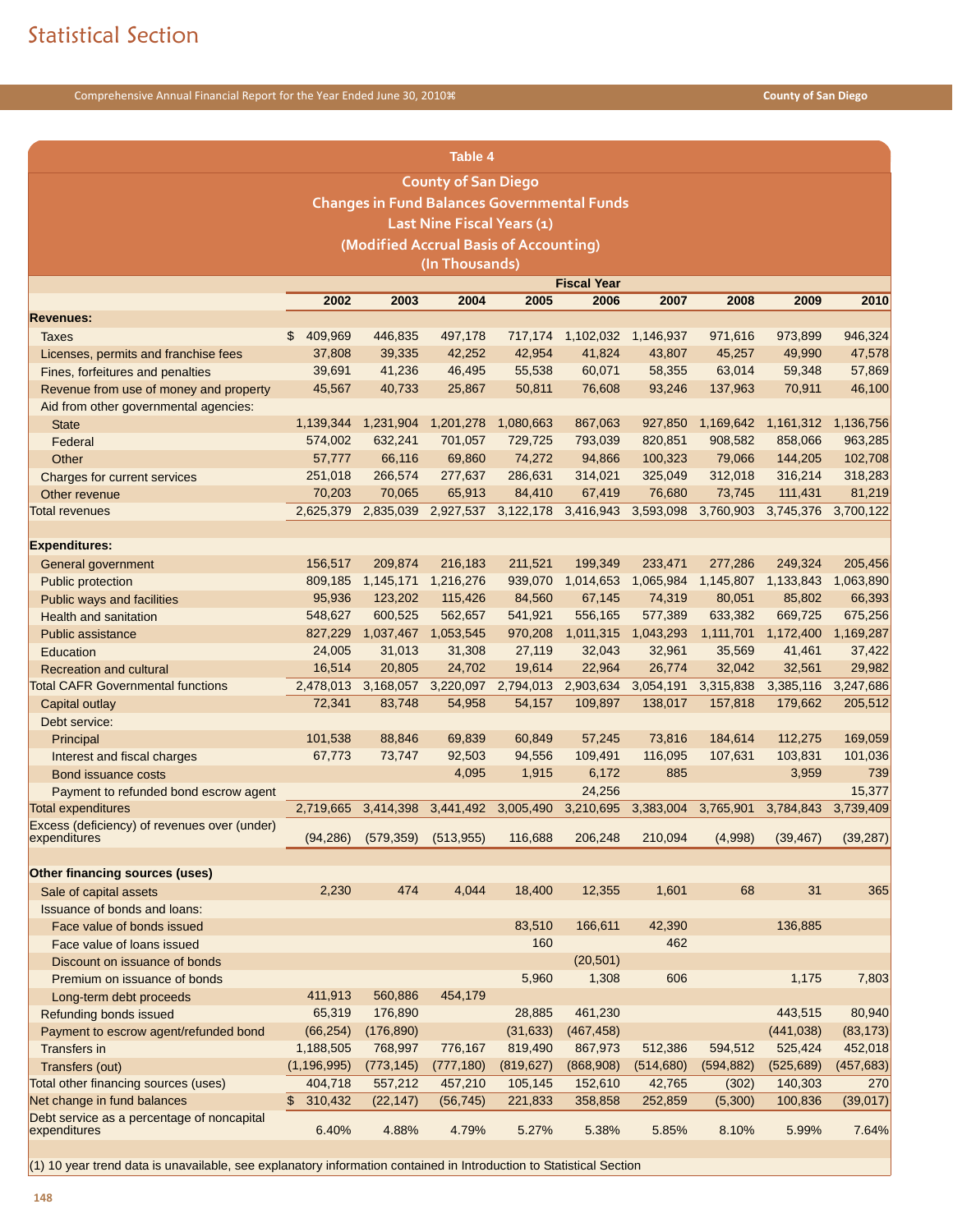|                                        |                               |                  |                           | Table 5                    |                |                         |                  |                |                                                         |                                        |  |  |
|----------------------------------------|-------------------------------|------------------|---------------------------|----------------------------|----------------|-------------------------|------------------|----------------|---------------------------------------------------------|----------------------------------------|--|--|
|                                        |                               |                  |                           | <b>County of San Diego</b> |                |                         |                  |                |                                                         |                                        |  |  |
| Assessed Value of Taxable Property (1) |                               |                  |                           |                            |                |                         |                  |                |                                                         |                                        |  |  |
|                                        | <b>Last Ten Fiscal Years</b>  |                  |                           |                            |                |                         |                  |                |                                                         |                                        |  |  |
|                                        | (In Thousands)                |                  |                           |                            |                |                         |                  |                |                                                         |                                        |  |  |
|                                        | <b>Real Property</b>          |                  | <b>Personal Property</b>  |                            |                | <b>Less: Tax Exempt</b> |                  |                |                                                         |                                        |  |  |
| <b>Fiscal Year</b>                     | <b>Secured</b>                | <b>Unsecured</b> | <b>Secured</b>            | <b>Unsecured</b>           |                | <b>Secured</b>          | <b>Unsecured</b> |                | <b>Total Taxable</b><br><b>Assessed</b><br><b>Value</b> | <b>Total Direct</b><br><b>Tax Rate</b> |  |  |
| 2001                                   | $\mathfrak{L}$<br>187,297,036 | \$2,144,396      | $\mathbb{S}$<br>3,897,721 | \$7,701,247                | $\mathfrak{L}$ | 4,646,122 \$            | 676,798          | $\mathfrak{L}$ | 195,717,480                                             | 1.00000                                |  |  |
|                                        |                               |                  |                           |                            |                |                         |                  |                |                                                         |                                        |  |  |
| 2002                                   | 205, 354, 845                 | 2,127,362        | 3,926,419                 | 8,749,368                  |                | 4,872,712               | 801,613          |                | 214,483,669                                             | 1.00000                                |  |  |
| 2003                                   | 224,113,067                   | 2,450,811        | 3,263,353                 | 8,509,857                  |                | 5,121,115               | 353,596          |                | 232,862,377                                             | 1.00000                                |  |  |
|                                        |                               |                  |                           |                            |                |                         |                  |                |                                                         |                                        |  |  |
| 2004                                   | 247,063,576                   | 2,728,490        | 3,007,787                 | 8,941,840                  |                | 5,961,964               | 780,078          |                | 254,999,651                                             | 1.00000                                |  |  |
|                                        |                               |                  |                           |                            |                |                         |                  |                |                                                         |                                        |  |  |
| 2005                                   | 273,700,150                   | 2,645,348        | 2,951,588                 | 8,852,828                  |                | 6,504,638               | 827,514          |                | 280,817,762                                             | 1.00000                                |  |  |
|                                        |                               |                  |                           |                            |                |                         |                  |                |                                                         |                                        |  |  |
| 2006                                   | 310,318,786                   | 2,748,781        | 3,273,999                 | 9,533,091                  |                | 6,958,731               | 957,441          |                | 317,958,485                                             | 1.00000                                |  |  |
| 2007                                   | 347,969,648                   | 3,380,284        | 2,461,837                 | 10,739,964                 |                | 7,500,343               | 1,053,199        |                | 355,998,191                                             | 1.00000                                |  |  |
|                                        |                               |                  |                           |                            |                |                         |                  |                |                                                         |                                        |  |  |
| 2008                                   | 381,485,632                   | 3,321,363        | 3,528,453                 | 10,387,757                 |                | 8,219,783               | 1,207,922        |                | 389,295,500                                             | 1.00000                                |  |  |
|                                        |                               |                  |                           |                            |                |                         |                  |                |                                                         |                                        |  |  |
| 2009                                   | 398,804,220                   | 3,411,110        | 3.604.712                 | 10,891,875                 |                | 9,043,072               | 1,293,899        |                | 406,374,946                                             | 1.00000                                |  |  |
|                                        |                               |                  |                           |                            |                |                         |                  |                |                                                         |                                        |  |  |
| 2010                                   | 389,083,154                   | 3,261,524        | 3,597,697                 | 11,596,968                 |                | 9,779,505               | 1,465,316        |                | 396,294,522                                             | 1.00000                                |  |  |

(1) Due to the passage of Proposition 13 (Prop 13) in 1978, the County does not track the estimated actual value of real and personal properties; therefore, assessed value as a percentage of actual value is not applicable. Under Prop 13, property is assessed at the 1978 market value with an annual increase<br>limited to the lesser of 2% or the CPI on properties not involved in a

Source: County of San Diego, Auditor and Controller, Property Tax Services Division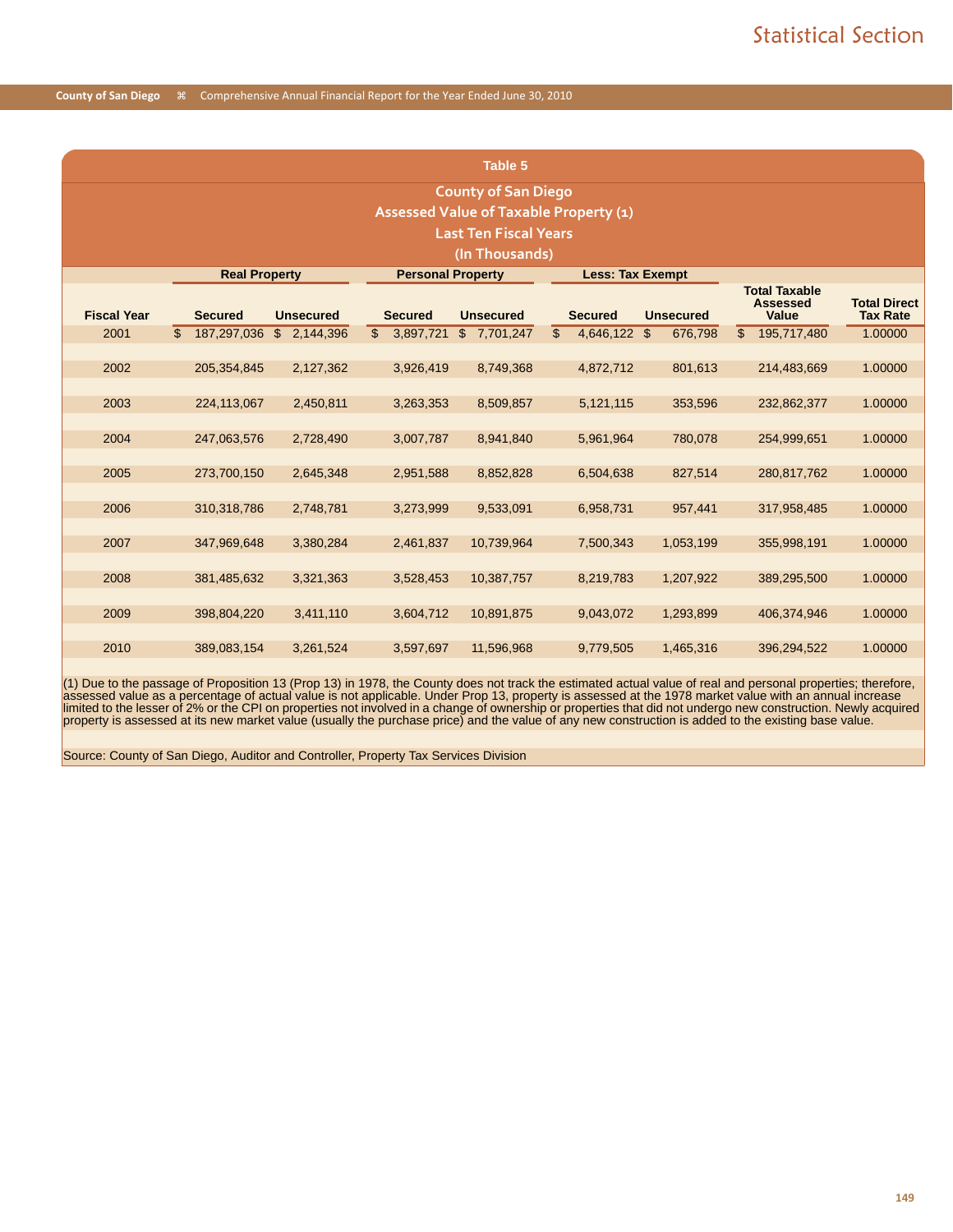|                              |                                                                                                                                                           | Table 6                    |                                           |       |       |  |  |  |  |  |  |  |
|------------------------------|-----------------------------------------------------------------------------------------------------------------------------------------------------------|----------------------------|-------------------------------------------|-------|-------|--|--|--|--|--|--|--|
|                              |                                                                                                                                                           | <b>County of San Diego</b> |                                           |       |       |  |  |  |  |  |  |  |
|                              |                                                                                                                                                           | <b>Property Tax Rates</b>  |                                           |       |       |  |  |  |  |  |  |  |
|                              |                                                                                                                                                           |                            | <b>Direct and Overlapping Governments</b> |       |       |  |  |  |  |  |  |  |
| <b>Last Ten Fiscal Years</b> |                                                                                                                                                           |                            |                                           |       |       |  |  |  |  |  |  |  |
| <b>Overlapping Rates (2)</b> |                                                                                                                                                           |                            |                                           |       |       |  |  |  |  |  |  |  |
| <b>Fiscal Year</b>           | <b>County of San Diego</b><br><b>Total Direct &amp;</b><br><b>Cities</b><br><b>Special Districts</b><br><b>Schools</b><br><b>Overlapping Rates</b><br>(1) |                            |                                           |       |       |  |  |  |  |  |  |  |
| 2001                         | 1.000                                                                                                                                                     | 0.004                      | 0.047                                     | 0.011 | 1.062 |  |  |  |  |  |  |  |
|                              |                                                                                                                                                           |                            |                                           |       |       |  |  |  |  |  |  |  |
| 2002                         | 1.000                                                                                                                                                     | 0.004                      | 0.048                                     | 0.009 | 1.061 |  |  |  |  |  |  |  |
| 2003                         | 1.000                                                                                                                                                     | 0.004                      | 0.054                                     | 0.008 | 1.066 |  |  |  |  |  |  |  |
|                              |                                                                                                                                                           |                            |                                           |       |       |  |  |  |  |  |  |  |
| 2004                         | 1.000                                                                                                                                                     | 0.003                      | 0.062                                     | 0.007 | 1.072 |  |  |  |  |  |  |  |
|                              |                                                                                                                                                           |                            |                                           |       |       |  |  |  |  |  |  |  |
| 2005                         | 1.000                                                                                                                                                     | 0.004                      | 0.062                                     | 0.006 | 1.072 |  |  |  |  |  |  |  |
|                              |                                                                                                                                                           |                            |                                           |       |       |  |  |  |  |  |  |  |
| 2006                         | 1.000                                                                                                                                                     | 0.004                      | 0.059                                     | 0.008 | 1.071 |  |  |  |  |  |  |  |
| 2007                         | 1.000                                                                                                                                                     | 0.005                      | 0.055                                     | 0.009 | 1.069 |  |  |  |  |  |  |  |
|                              |                                                                                                                                                           |                            |                                           |       |       |  |  |  |  |  |  |  |
| 2008                         | 1.000                                                                                                                                                     | 0.005                      | 0.058                                     | 0.009 | 1.072 |  |  |  |  |  |  |  |
|                              |                                                                                                                                                           |                            |                                           |       |       |  |  |  |  |  |  |  |
| 2009                         | 1.000                                                                                                                                                     | 0.004                      | 0.050                                     | 0.007 | 1.061 |  |  |  |  |  |  |  |
| 2010                         | 1.000                                                                                                                                                     | 0.004                      | 0.063                                     | 0.008 | 1.075 |  |  |  |  |  |  |  |
|                              |                                                                                                                                                           |                            |                                           |       |       |  |  |  |  |  |  |  |

(1) The \$1.00 per \$100 of Assessed Value (Proposition 13) tax rate beginning in Fiscal Year 1979 is distributed according to State Law on a percentage basis to each of the eligible taxing agencies in the County.

(2) Overlapping rates for cities, schools and special districts are chargeable to property owners within their respective tax rate areas (TRA). Overlapping rates<br>do not apply to all property owners (e.g., the rates for spe

Source: County of San Diego, Auditor and Controller, Property Tax Services Division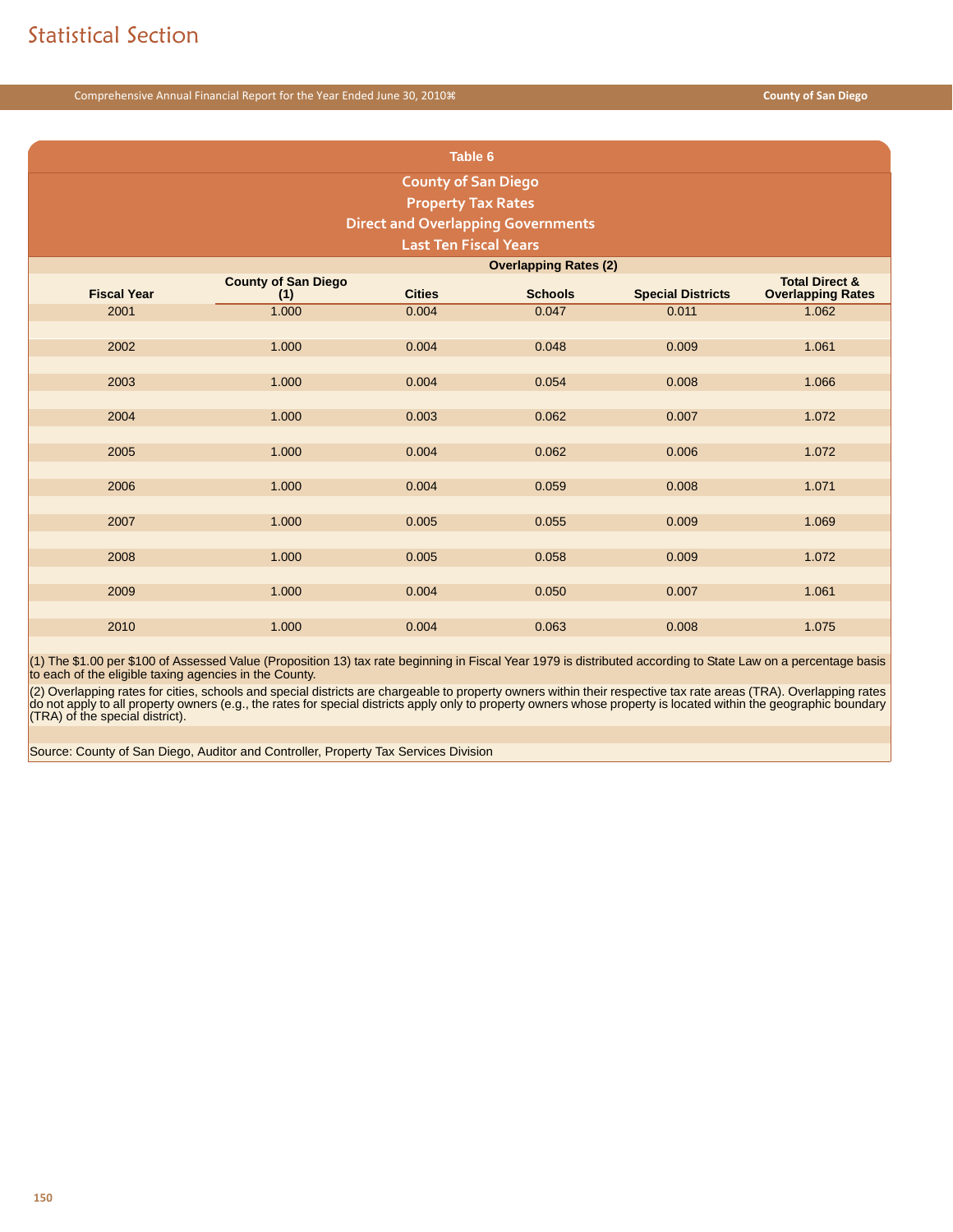|                                                                                                                |                                                                     |                | Table 7                                                                          |                                                                     |                |                                                                                  |  |  |  |  |  |  |  |
|----------------------------------------------------------------------------------------------------------------|---------------------------------------------------------------------|----------------|----------------------------------------------------------------------------------|---------------------------------------------------------------------|----------------|----------------------------------------------------------------------------------|--|--|--|--|--|--|--|
|                                                                                                                |                                                                     |                | <b>County of San Diego</b>                                                       |                                                                     |                |                                                                                  |  |  |  |  |  |  |  |
|                                                                                                                |                                                                     |                | <b>Principal Property Taxpayers</b>                                              |                                                                     |                |                                                                                  |  |  |  |  |  |  |  |
|                                                                                                                |                                                                     |                | June 30, 2010                                                                    |                                                                     |                |                                                                                  |  |  |  |  |  |  |  |
|                                                                                                                |                                                                     |                | (In Thousands)                                                                   |                                                                     |                |                                                                                  |  |  |  |  |  |  |  |
|                                                                                                                |                                                                     | 2010           |                                                                                  |                                                                     | 2001           |                                                                                  |  |  |  |  |  |  |  |
| <b>Taxpayer</b>                                                                                                | <b>Secured</b><br><b>Taxable</b><br><b>Assessed</b><br><b>Value</b> | Rank           | Percentage of<br><b>Total Secured</b><br><b>Taxable</b><br><b>Assessed Value</b> | <b>Secured</b><br><b>Taxable</b><br><b>Assessed</b><br><b>Value</b> | Rank           | Percentage of<br><b>Total Secured</b><br><b>Taxable</b><br><b>Assessed Value</b> |  |  |  |  |  |  |  |
| San Diego Gas & Electric Company                                                                               | $\mathfrak{L}$<br>4,551,734                                         | $\mathbf{1}$   | 1.16%                                                                            | \$2,452,296                                                         | $\mathbf{1}$   | 1.28%                                                                            |  |  |  |  |  |  |  |
| San Diego Family Housing LLC                                                                                   | 1,881,324                                                           | $\overline{2}$ | 0.48%                                                                            |                                                                     |                |                                                                                  |  |  |  |  |  |  |  |
| Irvine Co.<br>0.44%<br>1,714,185<br>3                                                                          |                                                                     |                |                                                                                  |                                                                     |                |                                                                                  |  |  |  |  |  |  |  |
|                                                                                                                |                                                                     |                |                                                                                  |                                                                     |                |                                                                                  |  |  |  |  |  |  |  |
| $\overline{2}$<br>Southern California Edison Co.<br>0.38%<br>1,665,319<br>0.87%<br>1,504,497<br>$\overline{4}$ |                                                                     |                |                                                                                  |                                                                     |                |                                                                                  |  |  |  |  |  |  |  |
| Camp Pendleton & Quantico Housing LLC                                                                          | 1,412,065                                                           | 5              | 0.36%                                                                            |                                                                     |                |                                                                                  |  |  |  |  |  |  |  |
| <b>Kilroy Realty LLP</b>                                                                                       | 1,386,278                                                           | 6              | 0.35%                                                                            | 310,616                                                             | 6              | 0.16%                                                                            |  |  |  |  |  |  |  |
|                                                                                                                |                                                                     |                |                                                                                  |                                                                     |                |                                                                                  |  |  |  |  |  |  |  |
| Qualcomm Inc                                                                                                   | 1,150,589                                                           | $\overline{7}$ | 0.29%                                                                            | 435,801                                                             | $\overline{4}$ | 0.23%                                                                            |  |  |  |  |  |  |  |
| Pacific Bell Telephone Company                                                                                 | 863,063                                                             | 8              | 0.22%                                                                            | 1,339,551                                                           | 3              | 0.70%                                                                            |  |  |  |  |  |  |  |
| <b>Arden Realty LLP</b>                                                                                        | 832,912                                                             | $9\,$          | 0.21%                                                                            |                                                                     |                |                                                                                  |  |  |  |  |  |  |  |
| O C/S D Holdings LLC                                                                                           | 637,757                                                             | 10             | 0.16%                                                                            |                                                                     |                |                                                                                  |  |  |  |  |  |  |  |
| Equitable Life Assurance Society                                                                               |                                                                     |                |                                                                                  | 351,262                                                             | 5              | 0.18%                                                                            |  |  |  |  |  |  |  |
|                                                                                                                |                                                                     |                |                                                                                  |                                                                     |                |                                                                                  |  |  |  |  |  |  |  |
| <b>Calwest Industrial Properties</b>                                                                           |                                                                     |                |                                                                                  | 300,160                                                             | $\overline{7}$ | 0.16%                                                                            |  |  |  |  |  |  |  |
| <b>Cabrillo Power</b>                                                                                          |                                                                     |                |                                                                                  | 298,577                                                             | 8              | 0.16%                                                                            |  |  |  |  |  |  |  |
|                                                                                                                |                                                                     |                |                                                                                  |                                                                     |                |                                                                                  |  |  |  |  |  |  |  |
| L-O Coronado Holding II Inc                                                                                    |                                                                     |                |                                                                                  | 277,670                                                             | 9              | 0.15%                                                                            |  |  |  |  |  |  |  |
| Sea World Inc                                                                                                  |                                                                     |                |                                                                                  | 265,000                                                             | 10             | 0.14%                                                                            |  |  |  |  |  |  |  |
|                                                                                                                |                                                                     |                |                                                                                  |                                                                     |                |                                                                                  |  |  |  |  |  |  |  |
|                                                                                                                |                                                                     |                |                                                                                  |                                                                     |                |                                                                                  |  |  |  |  |  |  |  |
| Totals                                                                                                         | \$<br>15,934,404                                                    |                | 4.05%                                                                            | $\mathsf{\$}$<br>7,696,252                                          |                | 4.03%                                                                            |  |  |  |  |  |  |  |
| Source: County of San Diego, Auditor and Controller, Property Tax Services Division                            |                                                                     |                |                                                                                  |                                                                     |                |                                                                                  |  |  |  |  |  |  |  |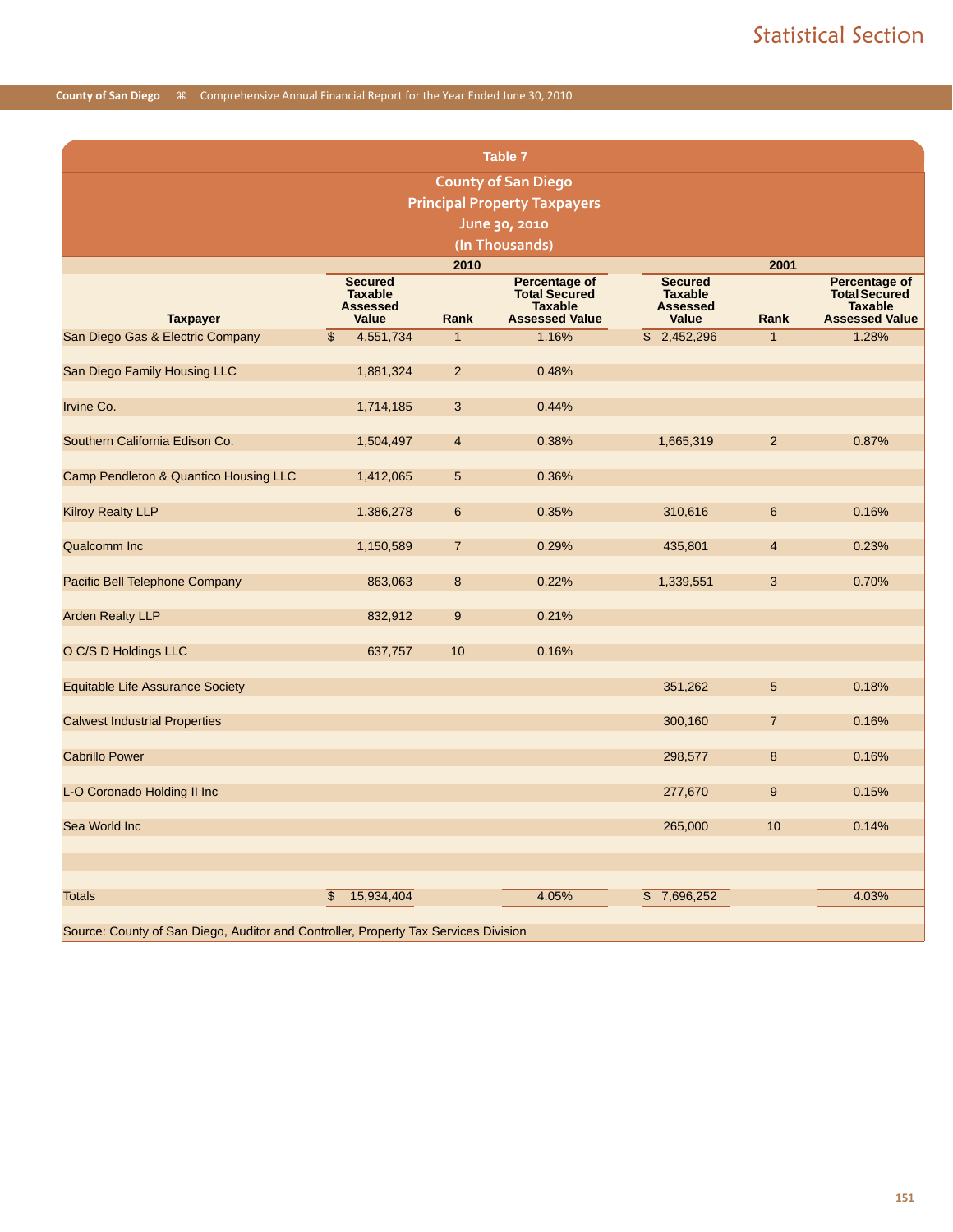|                                            |                                              |                 | Table 8                                                  |                                                  |                             |                                  |  |  |  |  |  |
|--------------------------------------------|----------------------------------------------|-----------------|----------------------------------------------------------|--------------------------------------------------|-----------------------------|----------------------------------|--|--|--|--|--|
|                                            |                                              |                 | <b>County of San Diego</b>                               |                                                  |                             |                                  |  |  |  |  |  |
| <b>Property Tax Levies and Collections</b> |                                              |                 |                                                          |                                                  |                             |                                  |  |  |  |  |  |
|                                            |                                              |                 | <b>Last Ten Fiscal Years</b>                             |                                                  |                             |                                  |  |  |  |  |  |
|                                            |                                              |                 | (In Thousands)                                           |                                                  |                             |                                  |  |  |  |  |  |
|                                            |                                              |                 | <b>Collections within the Fiscal Year of</b><br>the Levy |                                                  |                             | <b>Total Collections to Date</b> |  |  |  |  |  |
| <b>Fiscal Year</b>                         | <b>Total Tax Levy</b><br>for Fiscal Year (1) | Amount          | Percentage<br>of Levy                                    | <b>Collections in</b><br><b>Subsequent Years</b> | <b>Amount</b>               | Percentage<br>of Levy            |  |  |  |  |  |
| 2001                                       | $\mathfrak{S}$<br>1,957,175                  | \$<br>1,925,872 | 98.40%                                                   | $\mathfrak{L}$<br>26,441                         | $\mathfrak{S}$<br>1,952,313 | 99.75%                           |  |  |  |  |  |
| 2002                                       | 2,144,837                                    | 2,110,686       | 98.41%                                                   | 27,000                                           | 2,137,686                   | 99.67%                           |  |  |  |  |  |
|                                            |                                              |                 |                                                          |                                                  |                             |                                  |  |  |  |  |  |
| 2003                                       | 2,328,624                                    | 2,291,331       | 98.40%                                                   | 27,556                                           | 2,318,887                   | 99.58%                           |  |  |  |  |  |
|                                            |                                              |                 |                                                          |                                                  |                             |                                  |  |  |  |  |  |
| 2004                                       | 2,549,997                                    | 2,512,209       | 98.52%                                                   | 27,935                                           | 2,540,144                   | 99.61%                           |  |  |  |  |  |
| 2005                                       | 2,808,178                                    | 2,759,201       | 98.26%                                                   | 40,814                                           | 2,800,015                   | 99.71%                           |  |  |  |  |  |
|                                            |                                              |                 |                                                          |                                                  |                             |                                  |  |  |  |  |  |
| 2006                                       | 3,179,585                                    | 3,110,799       | 97.84%                                                   | 59,648                                           | 3,170,447                   | 99.71%                           |  |  |  |  |  |
|                                            |                                              |                 |                                                          |                                                  |                             |                                  |  |  |  |  |  |
| 2007                                       | 3,559,982                                    | 3,454,709       | 97.04%                                                   | 89,224                                           | 3,543,933                   | 99.55%                           |  |  |  |  |  |
| 2008                                       | 3,892,955                                    | 3,739,090       | 96.05%                                                   | 119,741                                          | 3,858,831                   | 99.12%                           |  |  |  |  |  |
|                                            |                                              |                 |                                                          |                                                  |                             |                                  |  |  |  |  |  |
| 2009                                       | 4,063,749                                    | 3,903,633       | 96.06%                                                   | 91,476                                           | 3,995,109                   | 98.31%                           |  |  |  |  |  |
|                                            |                                              |                 |                                                          | N/A                                              |                             |                                  |  |  |  |  |  |
| 2010                                       | 3,962,945                                    | 3,821,278       | 96.43%                                                   |                                                  | 3,821,278                   | 96.43%                           |  |  |  |  |  |

(1) Includes secured, unsecured and unitary tax levy for the County and school districts, cities and special districts under the supervision of independent governing boards.

Source: County of San Diego, Auditor and Controller, Property Tax Services Division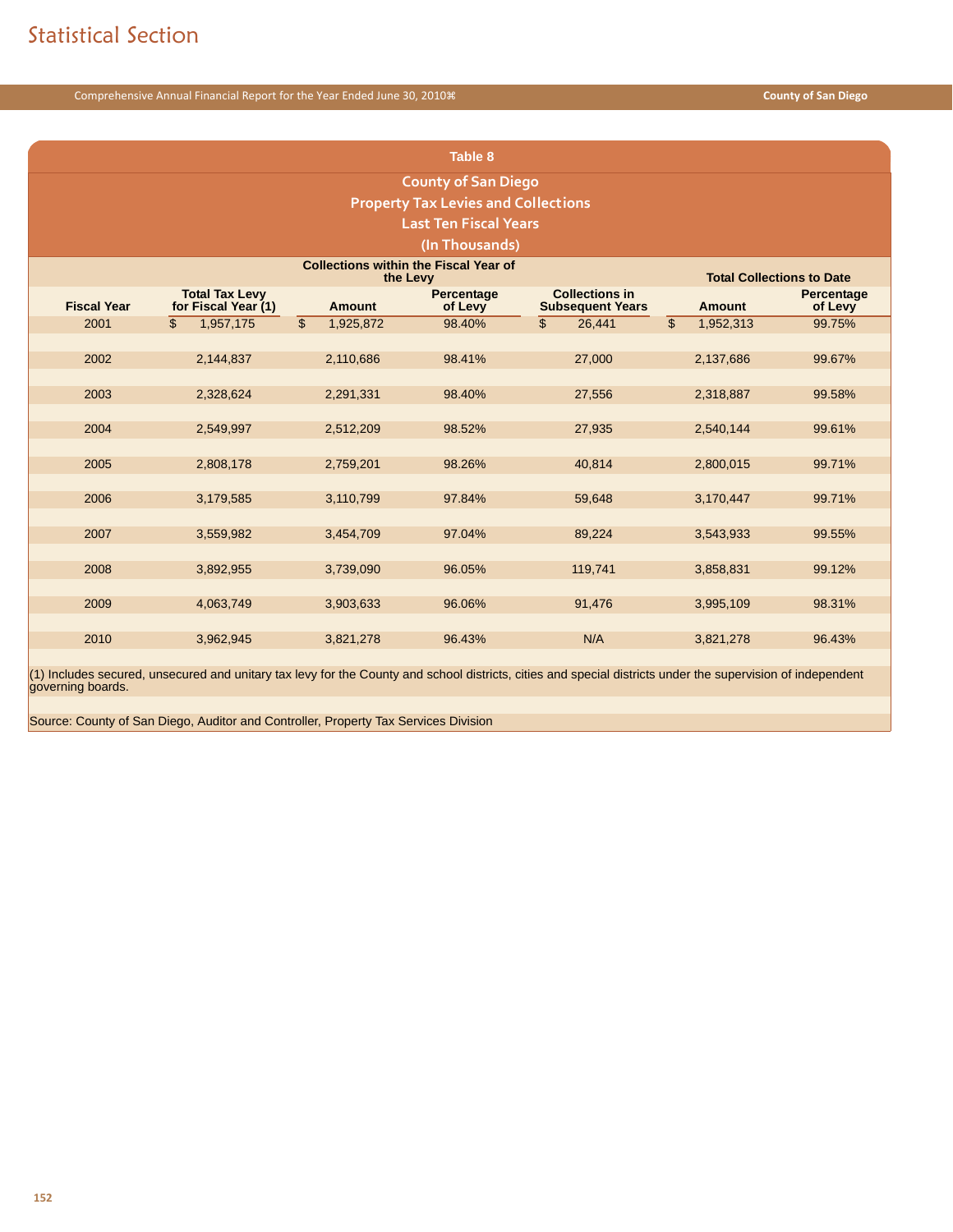|                                                                          |                                          |         | Table 9                                   |           |           |           |  |  |  |  |  |
|--------------------------------------------------------------------------|------------------------------------------|---------|-------------------------------------------|-----------|-----------|-----------|--|--|--|--|--|
|                                                                          |                                          |         | <b>County of San Diego</b>                |           |           |           |  |  |  |  |  |
|                                                                          |                                          |         | <b>Ratios of Outstanding Debt by Type</b> |           |           |           |  |  |  |  |  |
|                                                                          |                                          |         | <b>Last Ten Fiscal Years</b>              |           |           |           |  |  |  |  |  |
|                                                                          | (In Thousands, Except Per Capita Amount) |         |                                           |           |           |           |  |  |  |  |  |
| <b>Fiscal Year</b>                                                       |                                          |         |                                           |           |           |           |  |  |  |  |  |
| 2001<br>2004<br>2005<br>2002<br>2003                                     |                                          |         |                                           |           |           |           |  |  |  |  |  |
| <b>Governmental Activities:</b>                                          |                                          |         |                                           |           |           |           |  |  |  |  |  |
| <b>Certificates of Participation &amp; Lease Revenue</b><br><b>Bonds</b> | \$                                       | 466,450 | 433,790                                   | 395,285   | 344,365   | 393,395   |  |  |  |  |  |
| <b>Redevelopment Agency</b>                                              |                                          | 4.770   | 4,655                                     | 4.530     | 4.400     | 4,260     |  |  |  |  |  |
| Tobacco                                                                  |                                          |         | 403,868                                   | 449,235   | 440,305   | 430,350   |  |  |  |  |  |
| <b>Pension Obligation Bonds</b>                                          |                                          | 317,345 | 282,900                                   | 824,395   | 1,268,878 | 1,252,243 |  |  |  |  |  |
| Capital and retrofit loans                                               |                                          | 4,490   | 4,277                                     | 7,088     | 5,750     | 7,316     |  |  |  |  |  |
| <b>Capitalized Leases</b>                                                |                                          | 76,525  | 46,604                                    | 40,860    | 37,346    | 34,625    |  |  |  |  |  |
| <b>Business-Type Activities:</b>                                         |                                          |         |                                           |           |           |           |  |  |  |  |  |
| <b>Capital Loans</b>                                                     |                                          |         |                                           |           | 2,998     | 2,926     |  |  |  |  |  |
| <b>Sanitation Loans</b>                                                  |                                          | 225     | 200                                       | 195       | 195       |           |  |  |  |  |  |
| <b>Capitalized Leases</b>                                                |                                          | 6,486   |                                           |           |           |           |  |  |  |  |  |
| <b>Total Primary Government</b>                                          | \$                                       | 876,291 | 1,176,294                                 | 1,721,588 | 2,104,237 | 2,125,115 |  |  |  |  |  |
|                                                                          |                                          |         |                                           |           |           |           |  |  |  |  |  |
| Percentage of Personal Income (1)                                        |                                          | 0.90%   | 1.17%                                     | 1.65%     | 1.86%     | 1.79%     |  |  |  |  |  |
| Per Capita (1)                                                           | \$                                       | 306     | 405                                       | 589       | 717       | 722       |  |  |  |  |  |
|                                                                          |                                          |         |                                           |           |           |           |  |  |  |  |  |
|                                                                          |                                          |         |                                           |           |           |           |  |  |  |  |  |

|                                                               |                |           |           | <b>Fiscal Year</b> |           |           |
|---------------------------------------------------------------|----------------|-----------|-----------|--------------------|-----------|-----------|
|                                                               |                | 2006      | 2007      | 2008               | 2009      | 2010      |
| <b>Governmental Activities:</b>                               |                |           |           |                    |           |           |
| Certificates of Participation & Lease Revenue<br><b>Bonds</b> | \$             | 356,690   | 364,355   | 330,055            | 469,970   | 422,260   |
| <b>Redevelopment Agency</b>                                   |                | 16,000    | 15,640    | 15,320             | 14,985    | 14,640    |
| <b>Tobacco</b>                                                |                | 583,904   | 584,137   | 580,820            | 574,610   | 574,157   |
| <b>Pension Obligation Bonds</b>                               |                | 1,238,405 | 1,206,887 | 1,068,200          | 1,005,955 | 874,336   |
| Capital and retrofit loans                                    |                | 8,098     | 7,920     | 7,043              | 7,043     | 7,404     |
| <b>Capitalized Leases</b>                                     |                | 31,894    | 29,623    | 27,590             |           | 242       |
| <b>Business-Type Activities:</b>                              |                |           |           |                    |           |           |
| <b>Capital Loans</b>                                          |                | 2,745     | 2,551     | 2,255              | 2,038     | 1,809     |
| <b>Total Primary Government</b>                               | $\mathfrak{S}$ | 2,237,736 | 2,211,113 | 2,031,283          | 2,074,601 | 1,894,848 |
|                                                               |                |           |           |                    |           |           |
| Percentage of Personal Income (1)                             |                | 1.77%     | 1.66%     | 1.41%              | 1.54%     | 1.38%     |
| Per Capita (1)                                                | \$             | 759       | 743       | 646                | 651       | 588       |
|                                                               |                |           |           |                    |           |           |
| (1) See Table 13 Demographic and Economic Statistics          |                |           |           |                    |           |           |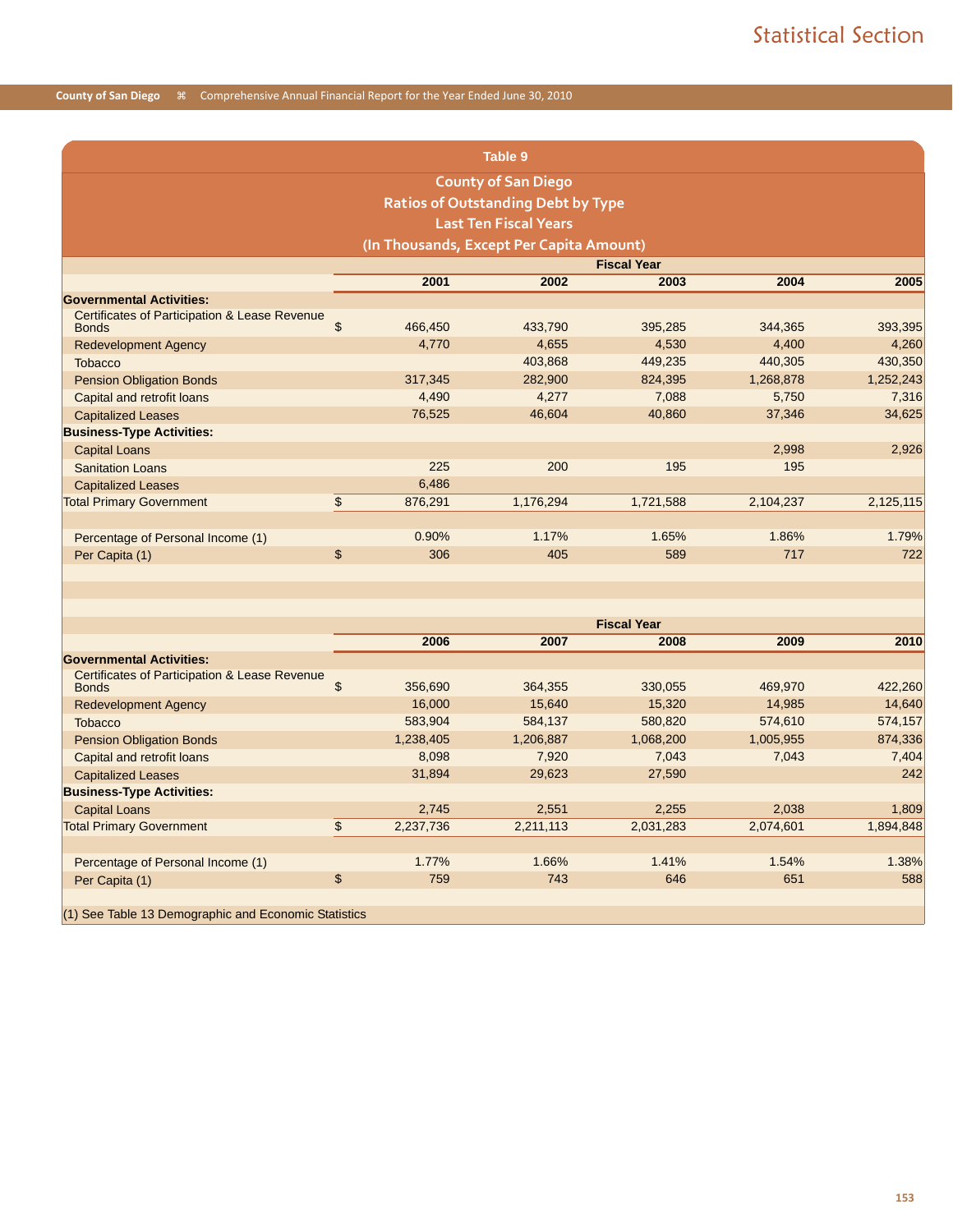|                    |                                                                                                                                                                                                                                                                                                                                                                                                                                                                                                                                                                                                                  |             |              |              | Table 10                                         |            |           |       |                        |  |
|--------------------|------------------------------------------------------------------------------------------------------------------------------------------------------------------------------------------------------------------------------------------------------------------------------------------------------------------------------------------------------------------------------------------------------------------------------------------------------------------------------------------------------------------------------------------------------------------------------------------------------------------|-------------|--------------|--------------|--------------------------------------------------|------------|-----------|-------|------------------------|--|
|                    |                                                                                                                                                                                                                                                                                                                                                                                                                                                                                                                                                                                                                  |             |              |              | <b>County of San Diego</b>                       |            |           |       |                        |  |
|                    |                                                                                                                                                                                                                                                                                                                                                                                                                                                                                                                                                                                                                  |             |              |              | <b>Ratios of General Bonded Debt Outstanding</b> |            |           |       |                        |  |
|                    |                                                                                                                                                                                                                                                                                                                                                                                                                                                                                                                                                                                                                  |             |              |              | <b>Last Ten Fiscal Years</b>                     |            |           |       |                        |  |
|                    |                                                                                                                                                                                                                                                                                                                                                                                                                                                                                                                                                                                                                  |             |              |              | (In Thousands, Except Per Capita Amount)         |            |           |       |                        |  |
| <b>Fiscal Year</b> | <b>Certificates of</b><br>Less:<br>Less:<br>Percentage of<br>Actual<br><b>Participation</b><br><b>Amounts</b><br><b>Net</b><br><b>Amounts</b><br>Available in<br><b>Certificates</b><br><b>Taxable Value</b><br><b>Pension</b><br>Available in<br><b>Net Pension</b><br>& Lease<br><b>Per Capita</b><br><b>Debt Service</b><br><b>of</b><br><b>Obligation</b><br><b>Debt Service</b><br><b>Obligation</b><br><b>Total Net</b><br>of Property<br><b>Revenue</b><br><b>Bonds</b><br><b>Fund</b><br><b>Participation</b><br><b>Fund</b><br><b>Bonded Debt</b><br><b>Bonds</b><br><b>Bonds</b><br>(2)<br>(1)<br>143S |             |              |              |                                                  |            |           |       |                        |  |
| 2001               | $\overline{\mathcal{S}}$<br>466,450 \$                                                                                                                                                                                                                                                                                                                                                                                                                                                                                                                                                                           | $37,002$ \$ | $429,448$ \$ | $317,345$ \$ |                                                  | 317,202 \$ | 746,650   | 0.38% | $\overline{\$}$<br>261 |  |
| 2002               | 433,790                                                                                                                                                                                                                                                                                                                                                                                                                                                                                                                                                                                                          | 26,162      | 407,628      | 282,900      | 220                                              | 282,680    | 690,308   | 0.32% | 238                    |  |
| 2003               | 395,285                                                                                                                                                                                                                                                                                                                                                                                                                                                                                                                                                                                                          | 25,957      | 369,328      | 824,395      | 2,369                                            | 822,026    | 1,191,354 | 0.51% | 408                    |  |
| 2004               | 344,365                                                                                                                                                                                                                                                                                                                                                                                                                                                                                                                                                                                                          | 21,798      | 322,567      | 1,268,878    | 14,966                                           | 1,253,912  | 1,576,479 | 0.62% | 537                    |  |
| 2005               | 393,395                                                                                                                                                                                                                                                                                                                                                                                                                                                                                                                                                                                                          | 29,085      | 364,310      | 1,252,243    | 66,550                                           | 1,185,693  | 1,550,003 | 0.55% | 527                    |  |
| 2006               | 356,690                                                                                                                                                                                                                                                                                                                                                                                                                                                                                                                                                                                                          | 29,380      | 327,310      | 1,238,405    | 50,822                                           | 1,187,583  | 1,514,893 | 0.48% | 514                    |  |
| 2007               | 364,355                                                                                                                                                                                                                                                                                                                                                                                                                                                                                                                                                                                                          | 35,238      | 329,117      | 1,206,887    | 27,328                                           | 1,179,559  | 1,508,676 | 0.42% | 507                    |  |
| 2008               | 330,055                                                                                                                                                                                                                                                                                                                                                                                                                                                                                                                                                                                                          | 26,474      | 303,581      | 1,068,200    | 15,248                                           | 1,052,952  | 1,356,533 | 0.35% | 431                    |  |
| 2009               | 469,970                                                                                                                                                                                                                                                                                                                                                                                                                                                                                                                                                                                                          | 50,513      | 419,457      | 1,005,955    | 15,741                                           | 990,214    | 1,409,671 | 0.35% | 443                    |  |
| 2010               | 422,260                                                                                                                                                                                                                                                                                                                                                                                                                                                                                                                                                                                                          | 35,547      | 386,713      | 874,336      | 3,364                                            | 870,972    | 1,257,685 | 0.32% | 390                    |  |
|                    | (1) See Total Assessed Value on Statistical Table 5.                                                                                                                                                                                                                                                                                                                                                                                                                                                                                                                                                             |             |              |              |                                                  |            |           |       |                        |  |

(2) See population data on Statistical Table 13.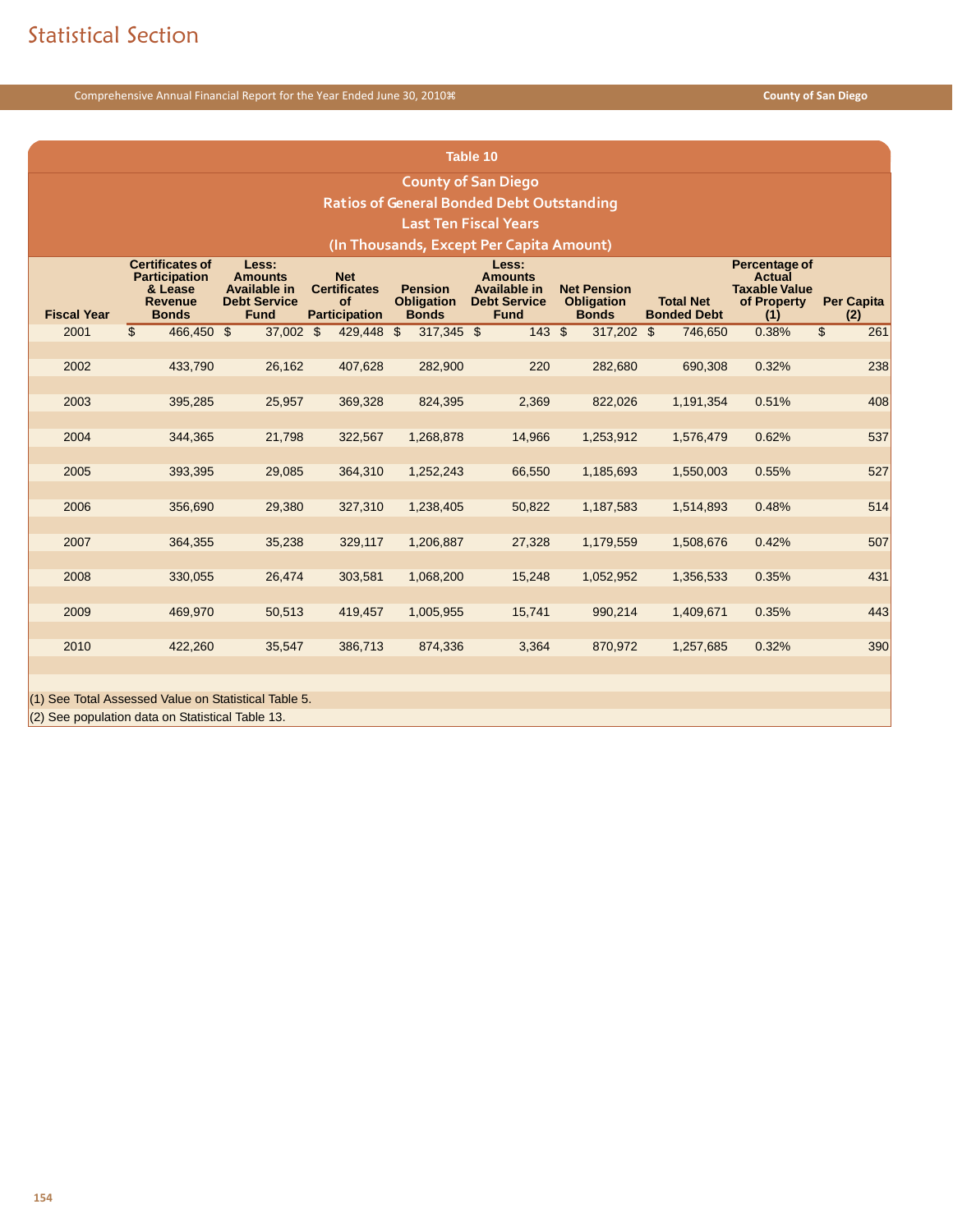|                                                                    |                          | Table 11                             |                                                           |                 |                          |                                         |
|--------------------------------------------------------------------|--------------------------|--------------------------------------|-----------------------------------------------------------|-----------------|--------------------------|-----------------------------------------|
|                                                                    |                          | <b>County of San Diego</b>           |                                                           |                 |                          |                                         |
|                                                                    |                          | <b>Legal Debt Margin Information</b> |                                                           |                 |                          |                                         |
|                                                                    |                          | <b>Last Ten Fiscal Years</b>         |                                                           |                 |                          |                                         |
|                                                                    |                          | (In Thousands)                       |                                                           |                 |                          |                                         |
| <b>Fiscal Year</b>                                                 |                          | <b>Debt Limit</b>                    | <b>Total Net Debt</b><br><b>Applicable to</b><br>Limit(1) |                 | <b>Legal Debt Margin</b> | Legal Debt Margin/<br><b>Debt Limit</b> |
| 2001                                                               | $\overline{\$}$          | 2,446,469                            |                                                           | $\overline{\$}$ | 2,446,469                | 100%                                    |
|                                                                    |                          |                                      |                                                           |                 |                          |                                         |
| 2002                                                               |                          | 2,681,046                            |                                                           |                 | 2,681,046                | 100%                                    |
|                                                                    |                          |                                      |                                                           |                 |                          |                                         |
| 2003                                                               |                          | 2,910,780                            |                                                           |                 | 2,910,780                | 100%                                    |
|                                                                    |                          |                                      |                                                           |                 |                          |                                         |
| 2004                                                               |                          | 3,187,496                            |                                                           |                 | 3,187,496                | 100%                                    |
| 2005                                                               |                          | 3,510,222                            |                                                           |                 | 3,510,222                | 100%                                    |
|                                                                    |                          |                                      |                                                           |                 |                          |                                         |
| 2006                                                               |                          | 3,974,481                            |                                                           |                 | 3,974,481                | 100%                                    |
| 2007                                                               |                          | 4,449,977                            |                                                           |                 | 4,449,977                | 100%                                    |
| 2008                                                               |                          | 4,866,194                            |                                                           |                 | 4,866,194                | 100%                                    |
| 2009                                                               |                          | 5,079,687                            |                                                           |                 | 5,079,687                | 100%                                    |
|                                                                    |                          |                                      |                                                           |                 |                          |                                         |
| 2010                                                               |                          | 4,953,682                            |                                                           |                 | 4,953,682                | 100%                                    |
| Legal Debt Margin Calculation for Fiscal Year 2009-2010            |                          |                                      |                                                           |                 |                          |                                         |
| Assessed value                                                     | \$                       | 396,294,522                          |                                                           |                 |                          |                                         |
| Debt limit (1.25% of total assessed value) (2)                     |                          | 4,953,682                            |                                                           |                 |                          |                                         |
| Debt applicable to limit:                                          |                          |                                      |                                                           |                 |                          |                                         |
| General obligation bonds                                           |                          |                                      |                                                           |                 |                          |                                         |
| Less: Amount set aside for repayment of general obligation<br>debt |                          |                                      |                                                           |                 |                          |                                         |
| Total net debt applicable to limit                                 |                          |                                      |                                                           |                 |                          |                                         |
| Legal debt margin                                                  | $\overline{\mathcal{L}}$ | 4,953,682                            |                                                           |                 |                          |                                         |

(1) For the fiscal years presented, the County had no debt that qualified as indebtedness subject to the bonded debt limit under the California Constitution. (2) Under California State law, the total amount of bonded indebtedness shall not at any time exceed 1.25% of the taxable property of the County as shown by the last equalized assessment roll.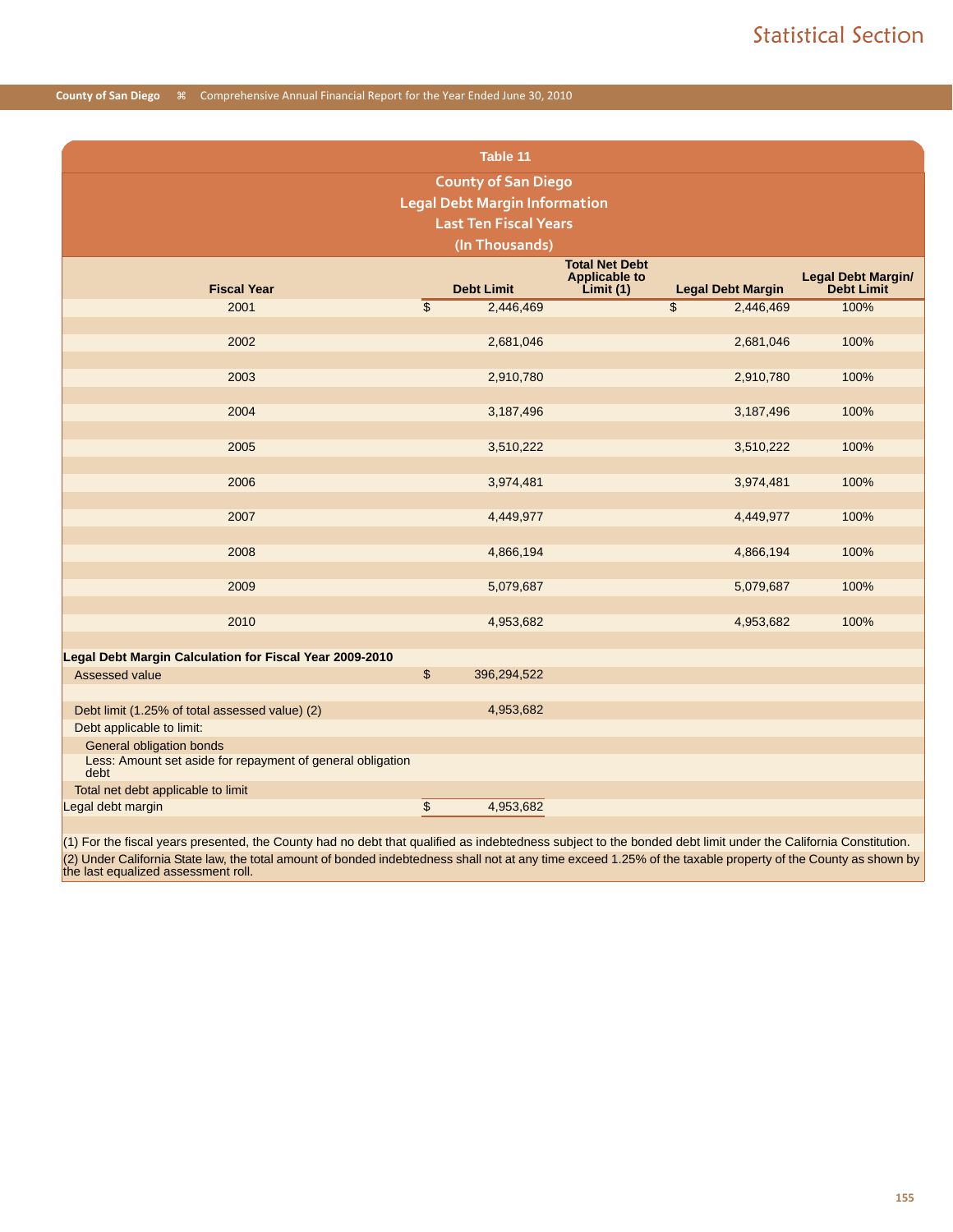| Table 12                        |                            |                                                        |  |                                           |  |                                        |  |                                                  |                          |                 |          |
|---------------------------------|----------------------------|--------------------------------------------------------|--|-------------------------------------------|--|----------------------------------------|--|--------------------------------------------------|--------------------------|-----------------|----------|
|                                 | <b>County of San Diego</b> |                                                        |  |                                           |  |                                        |  |                                                  |                          |                 |          |
| <b>Pledged-Revenue Coverage</b> |                            |                                                        |  |                                           |  |                                        |  |                                                  |                          |                 |          |
|                                 |                            |                                                        |  |                                           |  | <b>Last Ten Fiscal Years</b>           |  |                                                  |                          |                 |          |
|                                 |                            |                                                        |  |                                           |  | (In Thousands)                         |  |                                                  |                          |                 |          |
|                                 |                            |                                                        |  |                                           |  |                                        |  | <b>Tobacco Settlement Asset-Backed Bonds (1)</b> |                          |                 |          |
| <b>Fiscal Year</b>              |                            | <b>Tobacco</b><br><b>Settlement</b><br><b>Revenues</b> |  | Less:<br><b>Operating</b><br>Expenses (3) |  | <b>Net Available</b><br><b>Revenue</b> |  | Principal (2)                                    |                          | <b>Interest</b> | Coverage |
| 2002                            | $\overline{\$}$            | $26,205$ \$                                            |  | 50 <sup>5</sup>                           |  | $26,155$ \$                            |  | 8,045                                            | $\overline{\mathcal{S}}$ | 18,160          | 1.00     |
|                                 |                            |                                                        |  |                                           |  |                                        |  |                                                  |                          |                 |          |
| 2003                            |                            | 35,444                                                 |  | 113                                       |  | 35,331                                 |  | 9,560                                            |                          | 25,351          | 1.01     |
|                                 |                            |                                                        |  |                                           |  |                                        |  |                                                  |                          |                 |          |
| 2004                            |                            | 29,961                                                 |  | 131                                       |  | 29,830                                 |  | 8,930                                            |                          | 24,830          | 0.88     |
| 2005                            |                            | 30,415                                                 |  | 172                                       |  | 30,243                                 |  | 9,955                                            |                          | 24,446          | 0.88     |
|                                 |                            |                                                        |  |                                           |  |                                        |  |                                                  |                          |                 |          |
| 2006                            |                            | 27,915                                                 |  | 173                                       |  | 27,742                                 |  | 1,550                                            |                          | 11,975          | 2.05     |
|                                 |                            |                                                        |  |                                           |  |                                        |  |                                                  |                          |                 |          |
| 2007                            |                            | 29,219                                                 |  | 164                                       |  | 29,055                                 |  | 3,100                                            |                          | 26,820          | 0.97     |
|                                 |                            |                                                        |  |                                           |  |                                        |  |                                                  |                          |                 |          |
| 2008                            |                            | 31,106                                                 |  | 146                                       |  | 30,960                                 |  | 6,865                                            |                          | 26,599          | 0.93     |
| 2009                            |                            | 34,181                                                 |  | 156                                       |  | 34,025                                 |  | 10,000                                           |                          | 26,273          | 0.94     |
|                                 |                            |                                                        |  |                                           |  |                                        |  |                                                  |                          |                 |          |
| 2010                            |                            | 28,503                                                 |  | 151                                       |  | 28,352                                 |  | 4,500                                            |                          | 25,798          | 0.94     |
|                                 |                            |                                                        |  |                                           |  |                                        |  |                                                  |                          |                 |          |

|                    |                                                              | <b>Redevelopment Agency Refunding Bonds (Gillespie Field Series Bonds)</b> |                          |                                        |                  |                 |          |  |  |
|--------------------|--------------------------------------------------------------|----------------------------------------------------------------------------|--------------------------|----------------------------------------|------------------|-----------------|----------|--|--|
| <b>Fiscal Year</b> | <b>Property Tax</b><br><b>Incremental</b><br><b>Revenues</b> | Less:<br><b>Operating</b><br>Expenses (3)                                  |                          | <b>Net Available</b><br><b>Revenue</b> | <b>Principal</b> | <b>Interest</b> | Coverage |  |  |
| 2001               | $\overline{\mathcal{S}}$<br>1,696                            | $\overline{\mathcal{S}}$<br>1,072                                          | $\overline{\mathcal{S}}$ | $624$ \$                               | 100S             | 311             | 1.52     |  |  |
|                    |                                                              |                                                                            |                          |                                        |                  |                 |          |  |  |
| 2002               | 2,129                                                        | 668                                                                        |                          | 1,461                                  | 115              | 305             | 3.48     |  |  |
|                    |                                                              |                                                                            |                          |                                        |                  |                 |          |  |  |
| 2003               | 2,237                                                        | 958                                                                        |                          | 1,279                                  | 125              | 299             | 3.02     |  |  |
|                    |                                                              |                                                                            |                          |                                        |                  |                 |          |  |  |
| 2004               | 3,133                                                        | 2,129                                                                      |                          | 1,004                                  | 130              | 292             | 2.38     |  |  |
|                    |                                                              |                                                                            |                          |                                        |                  |                 |          |  |  |
| 2005               | 2,135                                                        | 1,262                                                                      |                          | 873                                    | 140              | 284             | 2.06     |  |  |
|                    |                                                              |                                                                            |                          |                                        |                  |                 |          |  |  |
| 2006               | 2,089                                                        | 5,485                                                                      |                          | (3,396)                                | 150              | 513             | (5.12)   |  |  |
|                    |                                                              |                                                                            |                          |                                        |                  |                 |          |  |  |
| 2007               | 1,976                                                        | 791                                                                        |                          | 1,185                                  | 360              | 837             | 0.99     |  |  |
|                    |                                                              |                                                                            |                          |                                        |                  |                 |          |  |  |
| 2008               | 2,181                                                        | 1,123                                                                      |                          | 1,058                                  | 320              | 825             | 0.92     |  |  |
|                    |                                                              |                                                                            |                          |                                        |                  |                 |          |  |  |
| 2009               | 2,281                                                        | 1,105                                                                      |                          | 1,176                                  | 335              | 812             | 1.03     |  |  |
|                    |                                                              |                                                                            |                          |                                        |                  |                 |          |  |  |
| 2010               | 2,750                                                        | 1,957                                                                      |                          | 793                                    | 345              | 798             | 0.69     |  |  |
|                    |                                                              |                                                                            |                          |                                        |                  |                 |          |  |  |

(1) Data for fiscal years 2002-2006 applies to the Series 2001 Tobacco Asset-Backed bonds that were issued in 2002. In May 2006, the Series 2001 Tobacco<br>bonds were refunded and the Series 2006 Tobacco Asset-Backed bonds we

(2) Tobacco Principal Debt Service requirements includes Turbo Principal payments.

(3) Operating expenses do not include interest.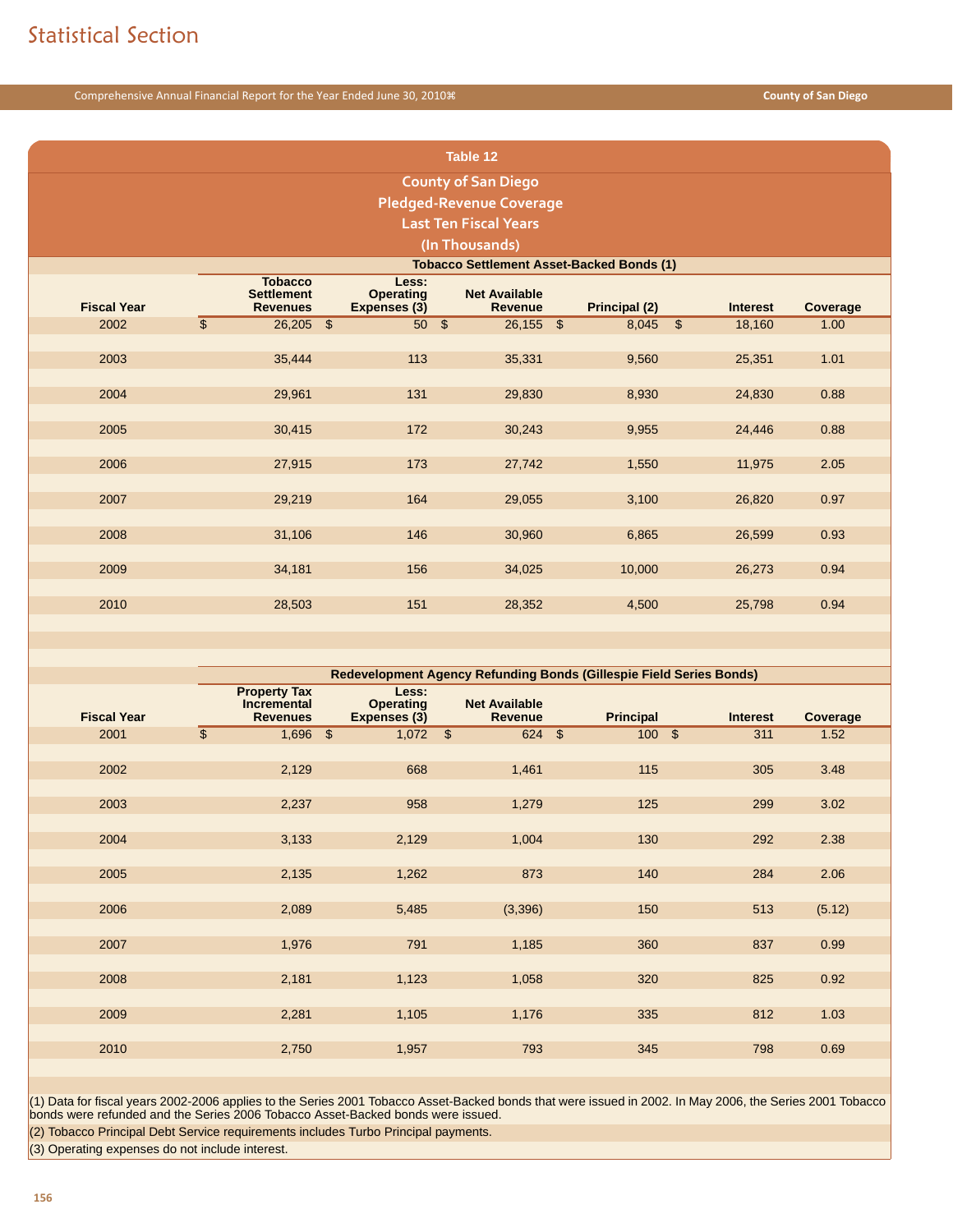|      | Table 13                                   |                                              |                                            |                                 |                                   |  |  |  |  |  |
|------|--------------------------------------------|----------------------------------------------|--------------------------------------------|---------------------------------|-----------------------------------|--|--|--|--|--|
|      | <b>County of San Diego</b>                 |                                              |                                            |                                 |                                   |  |  |  |  |  |
|      | <b>Demographic and Economic Statistics</b> |                                              |                                            |                                 |                                   |  |  |  |  |  |
|      | <b>Last Ten Years</b>                      |                                              |                                            |                                 |                                   |  |  |  |  |  |
|      |                                            |                                              | <b>Per Capita</b>                          |                                 |                                   |  |  |  |  |  |
| Year | <b>Population (1)</b>                      | <b>Personal Income</b><br>(in thousands) (2) | <b>Personal Income</b><br>(in dollars) (3) | <b>School</b><br>Enrollment (4) | <b>Unemployment</b><br>Rate $(5)$ |  |  |  |  |  |
| 2001 | 2,864,593                                  | \$97,009,480                                 | \$33,865                                   | 488,377                         | 4.3                               |  |  |  |  |  |
|      |                                            |                                              |                                            |                                 |                                   |  |  |  |  |  |
| 2002 | 2,901,719                                  | 100,655,726                                  | 34,688                                     | 494,588                         | 5.3                               |  |  |  |  |  |
|      |                                            |                                              |                                            |                                 |                                   |  |  |  |  |  |
| 2003 | 2,921,810                                  | 104,630,453                                  | 35,810                                     | 499,750                         | 5.7                               |  |  |  |  |  |
| 2004 |                                            |                                              |                                            |                                 | 5.1                               |  |  |  |  |  |
|      | 2,933,929                                  | 113,062,259                                  | 38,536                                     | 499,356                         |                                   |  |  |  |  |  |
| 2005 | 2,941,658                                  | 118,793,000                                  | 40,383                                     | 498,186                         | 4.5                               |  |  |  |  |  |
|      |                                            |                                              |                                            |                                 |                                   |  |  |  |  |  |
| 2006 | 2,948,362                                  | 126,194,000                                  | 42,801                                     | 495,228                         | 4.2                               |  |  |  |  |  |
|      |                                            |                                              |                                            |                                 |                                   |  |  |  |  |  |
| 2007 | 2,974,861                                  | 133,369,000                                  | 44,832                                     | 496,699                         | 4.6                               |  |  |  |  |  |
|      |                                            |                                              |                                            |                                 |                                   |  |  |  |  |  |
| 2008 | 3,146,274                                  | 143,873,000                                  | 45,728                                     | 494,016                         | 6                                 |  |  |  |  |  |
|      |                                            |                                              |                                            |                                 |                                   |  |  |  |  |  |
| 2009 | 3,185,462                                  | 134,696,000                                  | 42,285                                     | 496,702                         | 10.2                              |  |  |  |  |  |
|      |                                            |                                              |                                            |                                 |                                   |  |  |  |  |  |
| 2010 | 3,224,432                                  | 137,525,000                                  | 42,651                                     | 496,995                         | 10.5                              |  |  |  |  |  |
|      |                                            |                                              |                                            |                                 |                                   |  |  |  |  |  |

Sources: Primary

(1) DOF - The California Department of Finance

(2) LAEDC- Los Angeles County Economic Development Corporation, the Kyser Center for Economic Research

(3) LAEDC- Los Angeles County Economic Development Corporation, the Kyser Center for Economic Research

(4) California Department of Education & Education Data Partnership

(5) U.S. Department of Labor, Bureau of Labor Statistics

**Secondary** 

(1) BEA - Bureau of Economic Analysis, U.S. Department of Commerce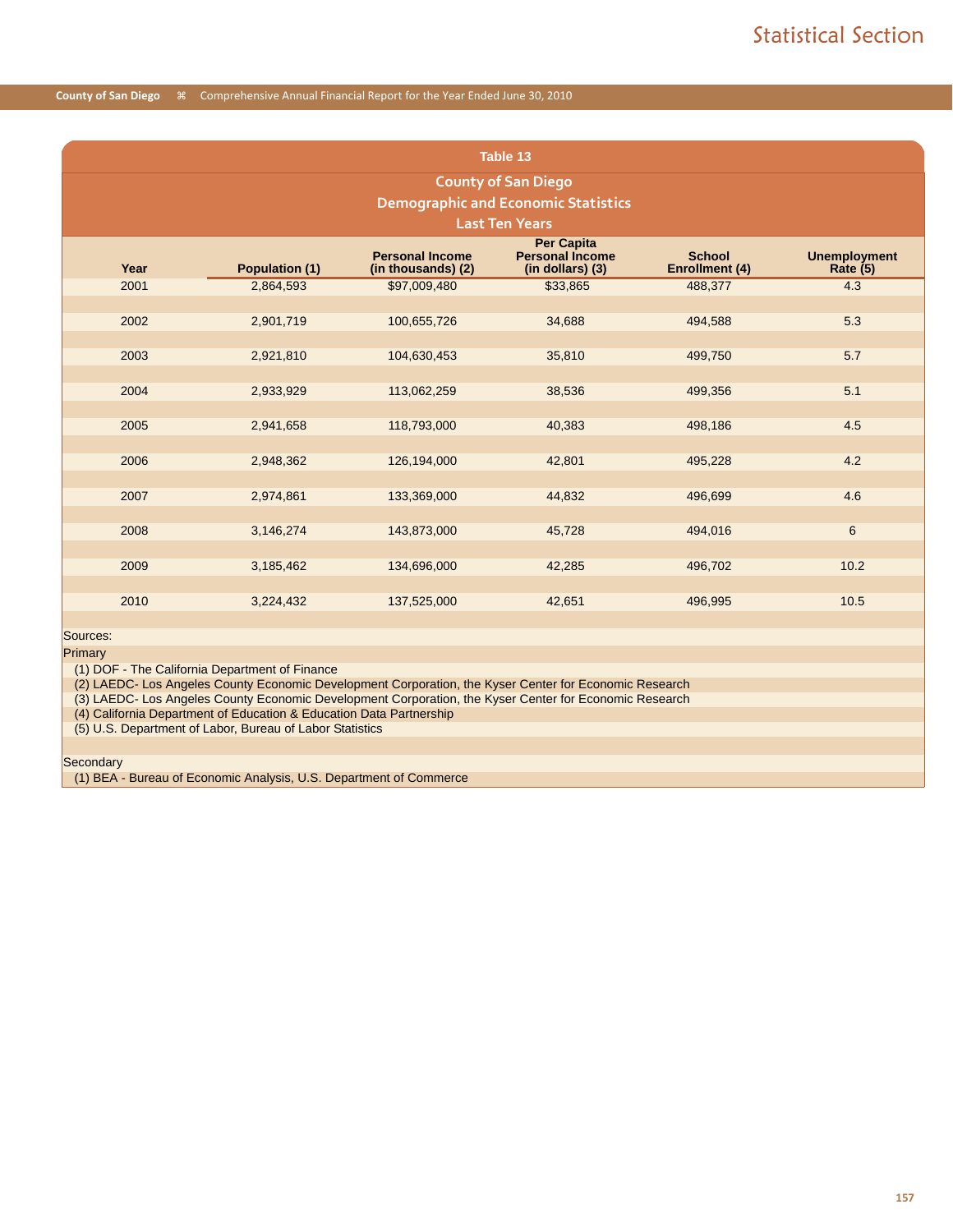|                                                                                                                                    | Table 14             |                |                                                               |                      |                |                                                        |  |  |  |
|------------------------------------------------------------------------------------------------------------------------------------|----------------------|----------------|---------------------------------------------------------------|----------------------|----------------|--------------------------------------------------------|--|--|--|
|                                                                                                                                    |                      |                | <b>County of San Diego</b>                                    |                      |                |                                                        |  |  |  |
|                                                                                                                                    |                      |                | <b>Principal Employers</b>                                    |                      |                |                                                        |  |  |  |
|                                                                                                                                    |                      |                | <b>Current Year and Nine Years Ago</b>                        |                      |                |                                                        |  |  |  |
|                                                                                                                                    |                      | 2010           |                                                               |                      | 2001           |                                                        |  |  |  |
| <b>Employer</b>                                                                                                                    | <b>Employees (1)</b> | Rank           | <b>Percentage of</b><br><b>Total County</b><br>Employment (2) | <b>Employees (1)</b> | Rank           | Percentage of<br><b>Total County</b><br>Employment (3) |  |  |  |
| <b>Federal Government</b>                                                                                                          | 44,000               | $\mathbf{1}$   | 3.13%                                                         | 41,200               | $\mathbf{1}$   | 3.06%                                                  |  |  |  |
| <b>State of California</b>                                                                                                         | 42,300               | $\overline{2}$ | 3.00%                                                         | 37,300               | 2              | 2.77%                                                  |  |  |  |
| University of California, San Diego                                                                                                | 26,823               | 3              | 1.91%                                                         | 21,929               | 3              | 1.63%                                                  |  |  |  |
| County of San Diego (4)                                                                                                            | 16,415               | $\overline{4}$ | 1.17%                                                         | 16,627               | $\overline{4}$ | 1.23%                                                  |  |  |  |
| <b>Sharp HealthCare</b>                                                                                                            | 14,832               | 5              | 1.05%                                                         | 11,184               | 6              | 0.83%                                                  |  |  |  |
| <b>Scripps Health</b>                                                                                                              | 13,823               | $6\phantom{1}$ | 0.98%                                                         | 9,950                | 8              | 0.74%                                                  |  |  |  |
| Qualcomm Inc.                                                                                                                      | 11,847               | $\overline{7}$ | 0.84%                                                         |                      |                |                                                        |  |  |  |
| City of San Diego                                                                                                                  | 10,470               | 8              | 0.74%                                                         | 10,361               | $\overline{7}$ | 0.77%                                                  |  |  |  |
| <b>Kaiser Permanente</b>                                                                                                           | 7,404                | 9              | 0.53%                                                         |                      |                |                                                        |  |  |  |
| U.S. Postal Service, San Diego District                                                                                            | 6,050                | 10             | 0.43%                                                         | 7,018                | 10             | 0.52%                                                  |  |  |  |
| San Diego Unified School District                                                                                                  |                      |                |                                                               | 13,000               | 5              | 0.96%                                                  |  |  |  |
| <b>Pacific Bell</b>                                                                                                                |                      |                |                                                               | 7,174                | 9              | 0.53%                                                  |  |  |  |
| Total                                                                                                                              | 193,964              |                | 13.78%                                                        | 175,743              |                | 13.04%                                                 |  |  |  |
| Sources:                                                                                                                           |                      |                |                                                               |                      |                |                                                        |  |  |  |
| (1) San Diego Business Journal                                                                                                     |                      |                |                                                               |                      |                |                                                        |  |  |  |
| (2) California Labor MarketInfo<br>Percentage is calculated by dividing employees by total employment of 1,407,800 as of June 2010 |                      |                |                                                               |                      |                |                                                        |  |  |  |
| (3) California Labor MarketInfo<br>Percentage is calculated by dividing employees by total employment of 1,348,500 as of June 2001 |                      |                |                                                               |                      |                |                                                        |  |  |  |

(4) County of San Diego 2010 and 2001 Adopted Operational Plans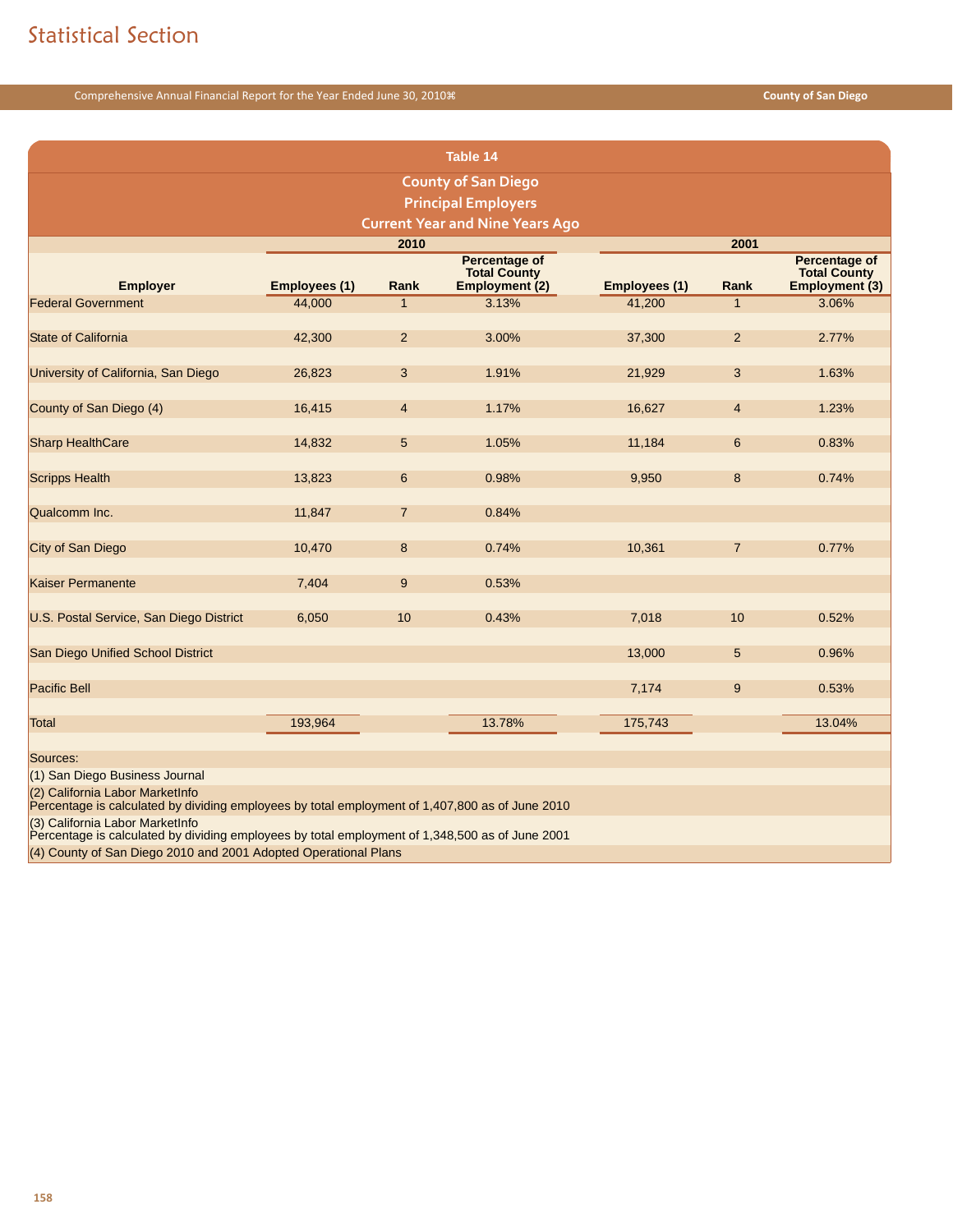|                                                                              |                                                              | Table 15                     |                             |        |        |  |  |  |  |
|------------------------------------------------------------------------------|--------------------------------------------------------------|------------------------------|-----------------------------|--------|--------|--|--|--|--|
|                                                                              |                                                              | <b>County of San Diego</b>   |                             |        |        |  |  |  |  |
|                                                                              | Full-time Equivalent County Government Employees by Function |                              |                             |        |        |  |  |  |  |
|                                                                              |                                                              | <b>Last Ten Fiscal Years</b> | <b>Fiscal Years</b>         |        |        |  |  |  |  |
| <b>Function</b>                                                              | 2001                                                         | 2002                         | 2003                        | 2004   | 2005   |  |  |  |  |
| General                                                                      | 1,556                                                        | 1,567                        | 1,605                       | 1,578  | 1,495  |  |  |  |  |
| Public protection                                                            | 7,472                                                        | 7,910                        | 8,006                       | 7,667  | 7,506  |  |  |  |  |
| Public ways and facilities                                                   | 356                                                          | 373                          | 380                         | 351    | 350    |  |  |  |  |
| <b>Health and sanitation</b>                                                 | 2,207                                                        | 2,287                        | 2,315                       | 2,250  | 2,130  |  |  |  |  |
| <b>Public assistance</b>                                                     | 3,879                                                        | 4,141                        | 4,027                       | 3,737  | 3,567  |  |  |  |  |
| Education                                                                    | 239                                                          | 278                          | 281                         | 265    | 265    |  |  |  |  |
| <b>Recreation and cultural</b>                                               | 122                                                          | 143                          | 145                         | 154    | 154    |  |  |  |  |
| Total                                                                        | 15,831                                                       | 16,699                       | 16,759                      | 16,002 | 15,467 |  |  |  |  |
|                                                                              |                                                              |                              |                             |        |        |  |  |  |  |
| <b>Function</b>                                                              | 2006                                                         | 2007                         | <b>Fiscal Years</b><br>2008 | 2009   |        |  |  |  |  |
|                                                                              |                                                              |                              |                             |        | 2010   |  |  |  |  |
| General                                                                      | 1,486                                                        | 1,505                        | 1,538                       | 1,515  | 1,487  |  |  |  |  |
| Public protection                                                            | 7,673                                                        | 7,804                        | 8,027                       | 7,879  | 7,575  |  |  |  |  |
| Public ways and facilities                                                   | 366                                                          | 373                          | 393                         | 405    | 390    |  |  |  |  |
| <b>Health and sanitation</b>                                                 | 2,127                                                        | 2,188                        | 2,242                       | 2,222  | 2,136  |  |  |  |  |
| <b>Public assistance</b>                                                     | 3,761                                                        | 3,659                        | 3,781                       | 3,659  | 3,497  |  |  |  |  |
| Education                                                                    | 275                                                          | 295                          | 297                         | 312    | 293    |  |  |  |  |
| <b>Recreation and cultural</b>                                               | 158                                                          | 168                          | 180                         | 176    | 173    |  |  |  |  |
| <b>Total</b>                                                                 | 15,846                                                       | 15,992                       | 16,458                      | 16,168 | 15,551 |  |  |  |  |
| Source: County of San Diego Auditor and Controller, Central Payroll Division |                                                              |                              |                             |        |        |  |  |  |  |

**159**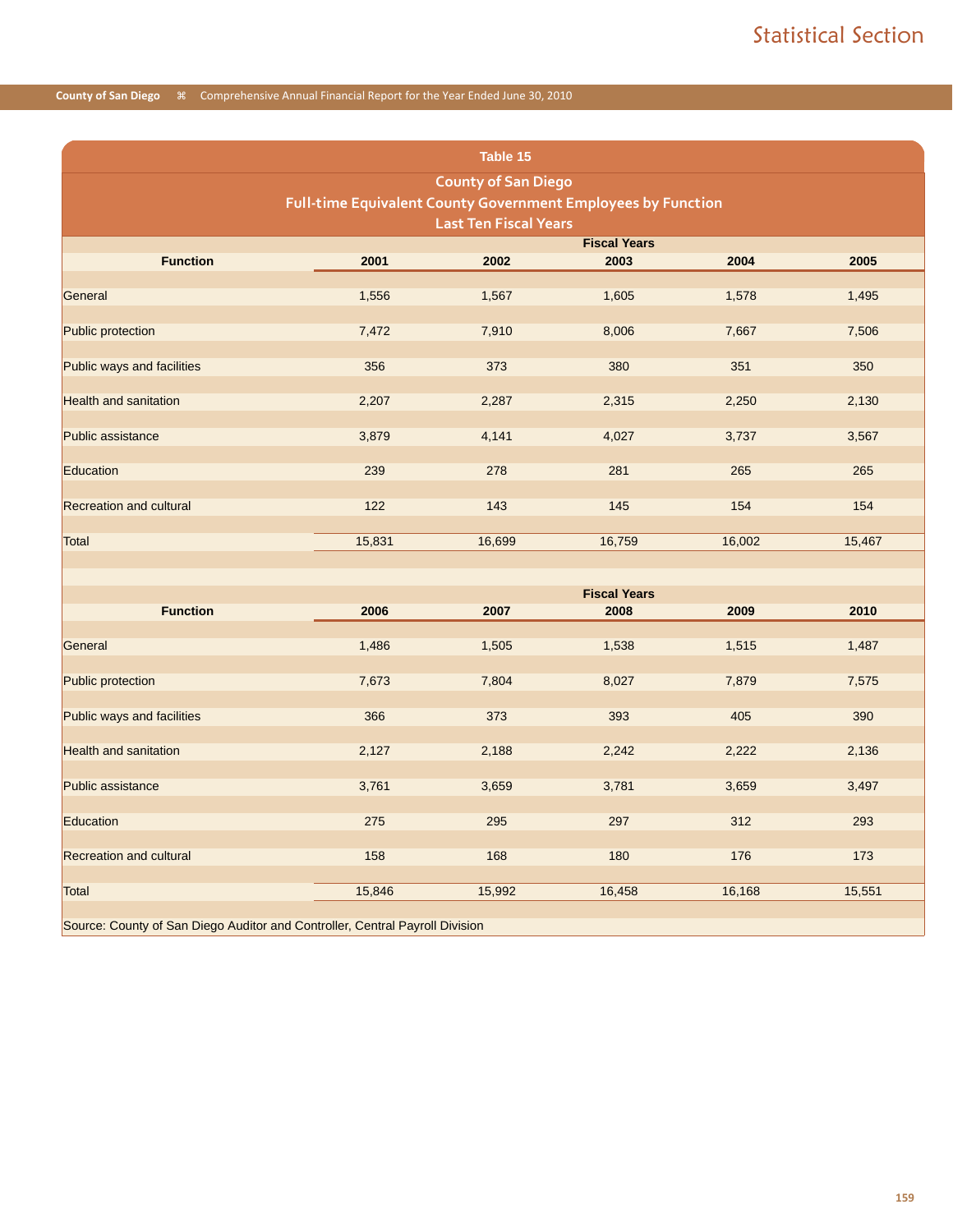|                                                                                                                      |         | Table 16                                |         |                    |         |         |         |
|----------------------------------------------------------------------------------------------------------------------|---------|-----------------------------------------|---------|--------------------|---------|---------|---------|
|                                                                                                                      |         | <b>County of San Diego</b>              |         |                    |         |         |         |
|                                                                                                                      |         | <b>Operating Indicators by Function</b> |         |                    |         |         |         |
|                                                                                                                      |         | Last Seven Fiscal Years (1)             |         |                    |         |         |         |
|                                                                                                                      |         |                                         |         | <b>Fiscal Year</b> |         |         |         |
| <b>Function</b><br>General                                                                                           | 2004    | 2005                                    | 2006    | 2007               | 2008    | 2009    | 2010    |
| Registrar of Voters: Percent of total mail ballots tallied by                                                        |         |                                         |         |                    |         |         |         |
| the Monday after Election Day                                                                                        | (2)     | 74.00%                                  | 96.10%  | 94.50%             | 99.80%  | 94.00%  | 93.00%  |
| Assessor/Recorder/County Clerk: Percent of mandated<br>assessments completed by close of annual tax roll             | (2)     | (2)                                     | 100.00% | 100.00%            | 100.00% | 100.00% | 100.00% |
| Treasurer-Tax Collector: Secured taxes collected (% of<br>total)                                                     | (2)     | 99.00%                                  | 98.00%  | 97.20%             | 96.00%  | 96.30%  | 97.00%  |
|                                                                                                                      |         |                                         |         |                    |         |         |         |
| <b>Public protection</b>                                                                                             |         |                                         |         |                    |         |         |         |
| Child support services: Percent of current support<br>collected (federal performance measure #3)                     | 41.00%  | 42.10%                                  | 49.00%  | 50.00%             | 51.00%  | 50.00%  | 53.00%  |
| Sheriff: Deputy Initiated Actions (DIA)                                                                              | (2)     | 221,732                                 | 215,346 | 243,118            | 263,626 | 270,666 | 333,924 |
| Sheriff: Number of jail bookings                                                                                     | 139,019 | 145,180                                 | 144,727 | 146,566            | 142,357 | 144,756 | 139,314 |
| Sheriff: Daily average - number of inmates                                                                           | 5,009   | 5,102                                   | 5,184   | 5,118              | 5,209   | 5,141   | 4,751   |
| District Attorney: Felony defendants received                                                                        | 30,108  | 31,150                                  | 31,182  | 30,357             | 27,849  | 28,150  | 27,744  |
| District attorney: Misdemeanor defendants received<br>Planning and land use: Percent of building inspections         | 27,575  | 25,443                                  | 28,068  | 28,081             | 28,458  | 29,512  | 28,896  |
| completed next day                                                                                                   | 100.00% | 100.00%                                 | 100.00% | 100.00%            | 100.00% | 100.00% | 100.00% |
| Animal services: Percentage euthanized animals that were<br>treatable                                                | (2)     | 12.90%                                  | 12.90%  | 13.80%             | 15.80%  | 15.90%  | 24.00%  |
|                                                                                                                      |         |                                         |         |                    |         |         |         |
| <b>Public ways and facilities</b>                                                                                    |         |                                         |         |                    |         |         |         |
| Public works: Protect water quality through DPW roads/<br>drainage waste debris removal (cubic yards removed)        | (2)     | 42,000                                  | 51,287  | 28,700             | 29,580  | 29,180  | 28,802  |
|                                                                                                                      |         |                                         |         |                    |         |         |         |
| <b>Health and sanitation</b>                                                                                         |         |                                         |         |                    |         |         |         |
| Regional Operations: Children age 0-4 years receive age-<br>appropriate vaccines                                     | (2)     | (2)                                     | (2)     | (2)                | (2)     | (2)     | 99.00%  |
| Regional Operations: Children age 11-18 years receive<br>age-appropriate vaccines                                    | (2)     | (2)                                     | (2)     | (2)                | (2)     | (2)     | 97.00%  |
| Air pollution control district: Average number of days                                                               | (2)     | 356                                     | 358     | 359                | 355     | 355     | 355     |
| meeting the federal ozone standards (3-year avg.)<br>Behavioral Health Services: Wait time for children's mental     |         |                                         |         |                    |         |         |         |
| health outpatient treatment                                                                                          | 9 days  | 5 days                                  | 4 days  | 4 days             | 4 days  | 7 days  | 5 days  |
| <b>Public assistance</b>                                                                                             |         |                                         |         |                    |         |         |         |
| Strategic Planning and Operational Support: Welfare to<br>work participants have paid employment                     | (2)     | (2)                                     | (2)     | (2)                | (2)     | (2)     | 26.45%  |
| Strategic Planning and Operational Support: Welfare to                                                               |         |                                         |         |                    |         |         |         |
| work participants participating in work activities<br>Aging & Independence Services: Face-to-face adult              | (2)     | (2)                                     | (2)     | (2)                | (2)     | (2)     | 42.00%  |
| protective services investigations within 10 days                                                                    | 93.00%  | 94.00%                                  | 96.00%  | 96.00%             | 95.00%  | 96.00%  | 95.00%  |
| Child Welfare Services: Foster children in 12th grade who<br>achieve high school completion (diploma, certificate or |         |                                         |         |                    |         |         |         |
| equiv.)                                                                                                              | 74.00%  | 76.00%                                  | 79.00%  | 83.00%             | 86.00%  | 87.00%  | 85.20%  |
| Education                                                                                                            |         |                                         |         |                    |         |         |         |
| County library: Annual average circulation per Item                                                                  | (2)     | 2.51                                    | 2.57    | 3.08               | 3.10    | 5.44    | 6.46    |
|                                                                                                                      |         |                                         |         |                    |         |         |         |
| <b>Recreation and cultural</b>                                                                                       |         |                                         |         |                    |         |         |         |
| Parks and Recreation: Number of parkland acres owned<br>and managed                                                  | 37,326  | 40,000                                  | 40,600  | 41,100             | 41,500  | 45,043  | 44,616  |
| Parks and Recreation: Number of miles of trails managed                                                              |         | (2)                                     | 275     | 305                | 315     | 320     | 325     |
| in the county trails program                                                                                         | (2)     |                                         |         |                    |         |         |         |
|                                                                                                                      |         |                                         |         |                    |         |         |         |

(1) 10 year trend data is unavailable, see explanatory information contained in Introduction to Statistical Section

(2) Trend data not available

Source: Various County departments